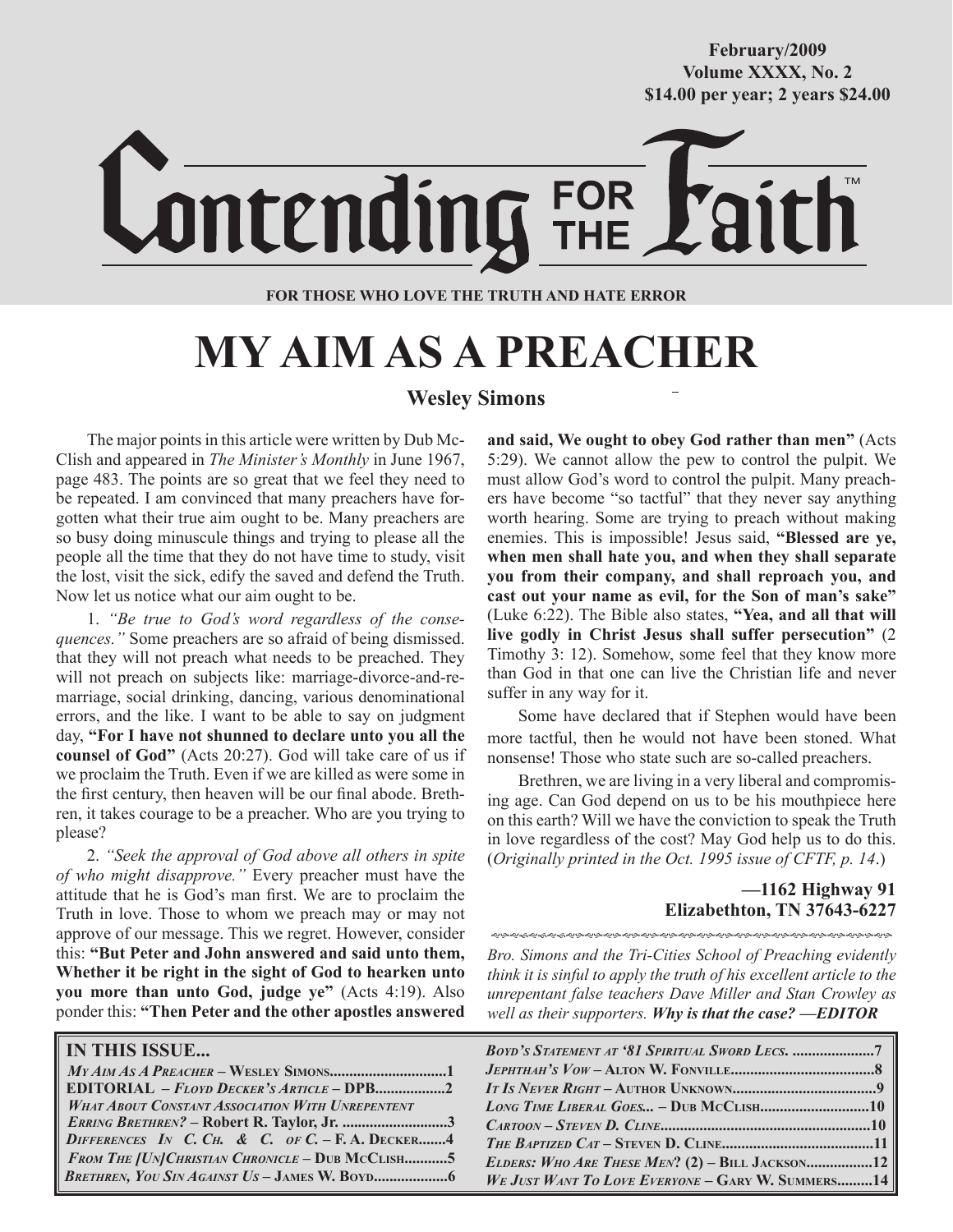

#### **David P. Brown, Editor and Publisher dpbcftf@gmail.com**

*COMMUNICATIONS received by CONTENDING FOR THE FAITH and/or its Editors are viewed as intended FOR PUBLICATION unless otherwise stated. Whereas we respect confidential information, so described, everything else sent to us we feel free to publish without further permission being necessary. Anything sent to us NOT for publication, please indicate this clearly when you write. Please address such letters directly to the Editor-in-Chief David P. Brown, P.O. Box 2357, Spring, Texas 77383. Telephone: (281) 350-5516.*

#### **SUBSCRIPTIONS RATES**

*Single Subscriptions: One Year, \$14.00; Two Years, \$24.00. Club Rate: Three One-Year Subscriptions, \$36; Five One-Year Subscriptions, \$58.00. Whole Congregation Rate: Any congregation entering each family of its entire membership with single copies being mailed directly to each home receives a \$3.00 discount off the Single Subscription Rate, i.e., such whole congregation subscriptions are payable in advance at the rate of \$11.00 per year per family address. Foreign Rate: One Year, \$30. NO REFUNDS FOR CANCEL-ATIONS OF SUBSCRIPTIONS.*

#### **ADVERTISING POLICY & RATES**

*CONTENDING FOR THE FAITH was begun and continues to exist to defend the gospel (Philippians 1:7,17) and refute error (Jude 3). Therefore, we are interested in advertising only those things that are in harmony with what the Bible authorizes (Colossians 3:17). We will not knowingly advertise anything to the contrary. Hence, we reserve the right to refuse any offer to advertise in this paper.*

*All setups and layouts of advertisements will be done by CONTENDING FOR THE FAITH. A one-time setup and layout fee for each advertisement will be charged if such setup or layout is needful. Setup and layout fees are in addition to the cost of the space purchased for advertisement. No major changes will be made without customer approval.*

*All advertisements must be in our hands no later than two (2) months preceding the publishing of the issue of the journal in which you desire your advertisement to appear. To avoid being charged for the following month, ads must be canceled by the first of the month. We appreciate your understanding of and cooperation with our advertising policy.*

*MAIL ALL SUBSCRIPTIONS, ADVERTISEMENTS AND LETTERS TO THE EDITOR-IN-CHIEF, P. O. Box 2357, Spring, Texas 77383-2357. COST OF SPACE FOR ADS: Back page, \$300.00; full page, \$300.00; half page, \$175.00; quarter page, \$90.00; less than quarter page, \$18.00 per column-inch. CLASSIFIED ADS: \$2.00 per line per month. CHURCH DIREC-TORY ADS: \$30.00 per line per year. SETUP AND LAYOUT FEES: Full page, \$50.00; half page, \$35.00; anything under a half page, \$20.00.*

*CONTENDING FOR THE FAITH is published monthly. P. O. Box 2357, Spring, Texas 77383-2357 Telephone: (281) 350-5516.*

> **Ira Y. Rice, Jr., Founder August 3, 1917-October 10, 2001**

# *Editorial...*

# **Floyd Decker's Article**

Some of the things and terms the late brother Decker mentions in his article appearing on page 5 of this issue of *CFTF* are not necessarily wrong. Some of them are authorized in that they are options serving to expedite (they are advantageous) discharging what is Biblically authorized. Or, they are terms that simply identify, define and specify the work of Christians as they function within the Biblically authorized framework of the church. For instance, surely no properly informed child of God would affirm that having a "church secretary" and "church custodian" necessarily implies such positions to be as much a part of the New Testament organization of the the church as are elders and deacons. They are simply terms, describing the work the eldership has authorized such persons to do. The term "great commission" falls into that same category—a term that accurately describes what Jesus said in Matt. 28:18, 19; Mark 16:15; Luke 24:46, 47, but the term is nowhere explicitly found in the New Testament.

However, all other things being Scritpurally equal, when an option for expediting an authorized act ceases being a means to a Scripturally authorized end (the discharging of the authorized act) — *it becomes the end in and of itself alone*. This it cannot be and remain in the optional category. Or, if a term is used, the idea of which is not found in the New Testament — such as calling an evangelist the "pastor" of a church when the term has nothing to do with the meaning and usage of it in the New Testament — *that term itself is corrupted because of the wrong definition assigned to it*. Or, if the term "church secretary" is considered to be a necessary office in the church as is the eldership (such as the Secretary of State in the U. S. Executive Branch of government) — *it loses its descriptive term status and, therefore, its Scriptural reason for being employed*. Also, the erroneous view of some brethren that the church building itself is holy as the Mosaical Temple was holy—those "anti" brethren who bind where God has not bound notwithstanding. I have in mind here such things as kitchens in the meeting house, eating in the meeting house, the term "director" applied to those who under an eldership direct preacher training schools, the term "youth meetings" that correctly describe young people coming together for spiritual edification, Bible camps, and such like. Any one of the preceding matters and more like them can be and have been perverted because people remove them from the option category (those ways and means that discharge a Biblically authorized act in the quickest and best way possible) making something contrary to Bible authority out of them. Thereby they are perverted and become sinful. The faithful will always repudiate and reject such corruptions of good things.

With the previous Biblically qualifying and modifying points in mind regarding brother Decker's article, it is *very important* to realize *what* those terms and activities listed in his article meant, as well as *how* they were used in the Christian Church 65 years ago when he wrote his article (and before). This is necessary because the Christian Church then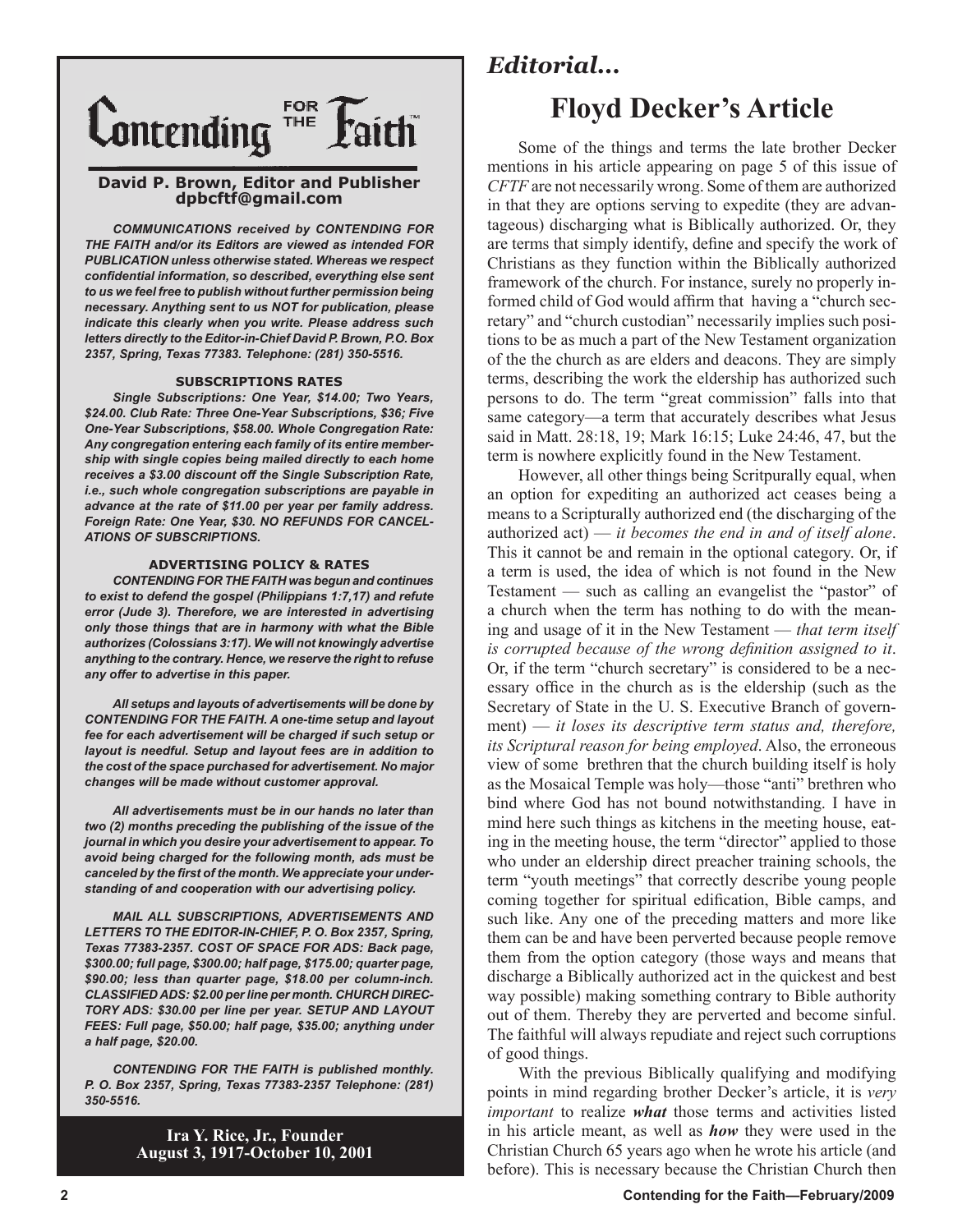and now has very little to no concern for Bible authority regarding what they believe and practice. If they truly possessed such a concern in the mid 19<sup>th</sup> Century, they never would have introduced the use of mechanical instrumental music into the worship of God. But they did — and they did it while all the time admitting that singing without any other kind of music in worship was perfectly acceptable to God. That same unconcern for and repudiation of Bible authority (Rom. 10:17; 2 Cor. 5:7; Col. 3:17) over the last 140 years has led them to embrace about anything denominational. Indeed, today they are only another sectarian man-made outfit and the Disciples of Christ gladly call themselves a denomination.

The disdain for, with the rejection and repudiation of, Bible authority has grown in the church of our Lord until at present it is running rampant throughout the land. The average member knows little to nothing about ascertaining Bible authority and really does not care to know about it. Furthermore, many in the church have rejected the natural communicative element of language—the way language by its very nature functions and, therefore, the way any language authorizes anyone to do anything. Having lost their concern for Bible authority, coupled with a willful ignorance of the same, the church has grown to love and cherish denominationalism in general and the Independent Christian Church/Disciples of Christ in particular.

Couple such wild rebellious false brethren as previously noted with certain other brethren who are willing to justify their friends' sins, and today the church finds herself, not in *The Grip of Grace*, but in the strong destructive Grip of Satan.

We never would have believed that some brethren could be brought to believe, much less openly proclaim and argue for, categorizing sin as *Big Black Sins* that we must oppose, and *Little White Sins* that God permits us to ignore and overlook, *but such is the case*. Obviously these brethren do not believe that the accounts of Cain, Nadab and Abihu, Achan and his family, and Uzzah have a thing to teach us about God's view of sin and its punishment. *But Paul certainly thought such inspired accounts did (Rom. 15:4; 1 Cor. 10:1-12).*

 As Israel of old went "a whoring after other gods," many Christians today are guilty of the same rebelliousness in their desire to be like the man-made religions round about them. From every quarter of the church we hear of unfaithful members making known their longings to "ape" their denominatinal neighbors. But, they are not only content to mimic sectarians, they are openly and forcefully attacking those brethren who oppose sectarian denominationalism. They fully intend to carry as many as possible into denominationalism.

With the previous article before you, please consider the late brother Decker's article, realizing that at one time what he said about the church of Christ was true of almost all the congregations of God's people. Today it is not. *That being the case, what are you going to do about it?*

**—David P. Brown, Editor**

# **WHAT ABOUT CONSTANT ASSOCIATION WITH UNREPENTENT ERRING BRETHREN?**

## **Robert R. Taylor, Jr.**

It is difficult to figure out some of our brethren in their inconsistent actions. They will bemoan the liberal spirit that is capturing large portions of our once uniformly conservative brotherhood. Yet on a continuing and even increasing basis they will appear with them on lectureships, workshops, seminars, and other occasions. It would be wonderfully courageous and highly commendable if they went to unmask their errors and uphold Truth with militant majesty; yet this they do not do as a general rule. There may be a few exceptions along the way but not many for sure! July Jubilee in Nashville annually is spearheading the perilous plunge into apostasy. Yet each year there are a few more conservative brethren who agree to speak on it, and with the backing of their elderships respectively. If they went there with the spirit of Elijah before Ahab or the false prophets of Baal, the spirit of noble Nathan before adulterous David, the spirit of John the baptist before Herod and Herodias, the spirit of Christ before Pharisaic hypocrites, or the courage of Paul facing Judaizing troublemakers, they would not have the welcome mat extended to them for repeat performances. Will any doubt it? If so, on what logical basis?

"Birds of a feather flock together" is not just true of winged fowl; it has a spiritual application as well. Brethren who constantly associate with false teachers, never confuting them, have not yet learned to hate every false way (Psa. 119:104, 128; Rev. 2:6). Yet they want to maintain a reputation for soundness. Such is extremely hard to attain and then maintain while giving tacit endorsement to liberalistic forces. (From the Annual Denton Lectureship Book, *Studies in Joshua, Judges, and Ruth,* pp. 528, 529.)

### **—PO Box 464 Ripley, TN 38063**

*[In the previous quotation brother Taylor hit the nail squarely on its head regarding "our brethren in their inconsistent actions." But, in the case of at least two unrepentent false teachers, Dave Miller and Stan Crowley along with those fellowshiping and defending them, he and others like him do not practice what he taught in his article. Is it not amazing to what lengths some brethren will go in seeking to justify their erroneous conduct?***—EDITOR**]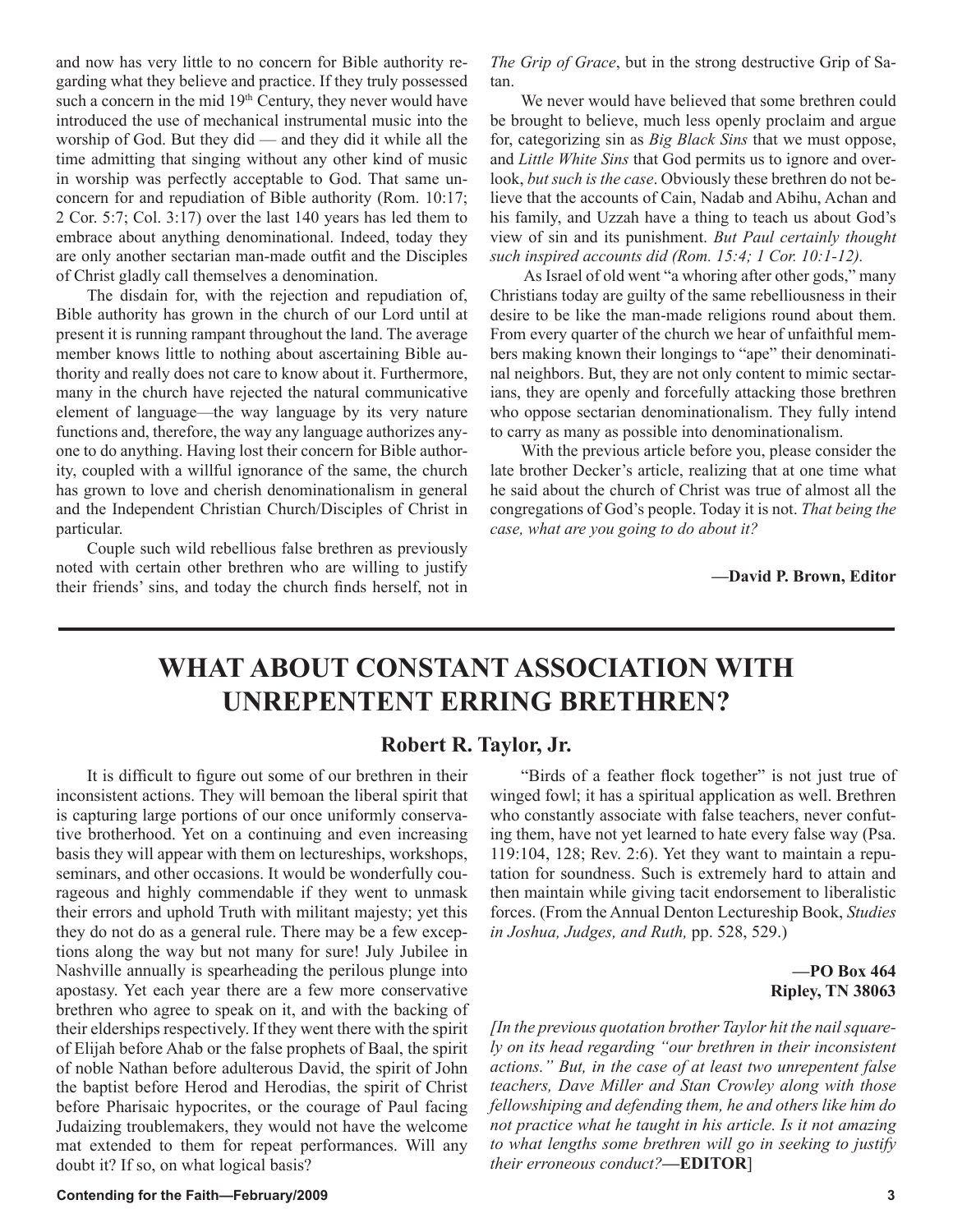[*The late Floyd A. Decker was pastor of the Murrell Boulevard Christian Church in Paducah, Kentucky. In 1930 he heard J. Petty Ezell preach on the differences between the Christian Church and the church Jesus built. As the result of his love for the Truth, having heard the sermon, Floyd Decker left the Christian Church to become a Christian—nothing more, nothing less and nothing else—a member of the Lord's church. What follows is an article Decker wrote in 1944 on the same subject that moved him to become a New Testament Christian. Please see the editorial regarding Decker's article***—EDITOR**]

# **THE DIFFERENCES IN THE CHRISTIAN CHURCH AND CHURCHES OF CHRIST**

# **Floyd Decker**

1. The Christian Church has women Counselors, Directors and Lecturers; the church of Christ does not (1 Tim. 2:11, 12; 1 Cor. 14:34).

2. The Christian Church has Educational Directors, Associate Ministers and Youth Directors: the church of Christ has elders, deacons, evangelists and teachers (Eph. 4:11; Phil. 1:1).

3. The Christian Church has Missionary, Benevolent and Educational Organizations to execute the work of the church; the church of Christ does not (Eph. 4:4: Eph. 3:10, 21).

4. The Christian Church celebrates days of heathen worship, such as Easter, Mother's Day and Christmas; the church of Christ does not (Gal. 4:10).

5. The Christian Church fellowships various denominations in their activities, leaving the impression that all are brethren; the church of Christ does not (2 John 9-11; Gal. 1:6- 10).

6. The Christian Church seeks to get crowds with Youth Meetings, Campaigns for Christ, Rallies, drives and Promotions; the church of Christ does not (1Tim. 4:16; Rev. 22:18,19).

7. The Christian Church emphasizes society and the physical man by appealing to the carnal nature, with church carnivals, bands, plays, choruses, dramatics, church kitchens, church camps, and elaborate fellowship halls; the church of Christ does not (1 Cor. 10:7; Rom. 14:17; 1 Cor. 11:22,34).

8. The Christian Church elevates its preachers above the rest of the members by using titles as Pastor, Superintendent, President and Doctor, but the church of Christ does not (Matt. 23:5-12; Job 32:21,22). Also, the Christian Church has forced its ministers into the denominational "Pastor System" by hinting, suggesting, complaining, and even demanding that its preachers run after the members, taxi the people here and there, and hold hands of the sick. The church of Christ does not expect this and God does not expect this sort of treatment from those who have been called to preach the gospel. Acts 6 points out that it is not scriptural for ministers of the gospel to leave the word of God and serve tables. The church has women servants and has deacons who are supposed to take care of the physical needs of the congregation. And the church has elders who are entrusted with the "souls" of the members. And the preacher is left free to study, meditate, pray and carry on an unhampered work of preaching the gospel to the lost (Acts 6:4; 2 Tim. 2:15; 4:1-5). And if a church does not have elders, etc., it can no more scriptural1y introduce the "Pastor System" than it can introduce the piano because it has poor singing.

9. The Christian Church misuses the name "christian," which is a noun, by speaking of "Christian nations," "Christian schools," and "Christian Church." The church of Christ does not (Acts 11:26; 26:28; 1 Peter 4:16).

10. The Christian Church takes up collections at services other than on the first day of the week, and uses unscriptural means such as suppers, property rentals and special collections to raise money for the church; the church of Christ follows 1 Corinthians 16:1,2 by having each member lay by in store on the first day of the week. This is its ONLY way of raising money.

11. The Christian Church owns and operates Publishing Houses, Radio Stations, Hospitals, and other Benevolent Societies; churches of Christ build nothing but churches (Eph. 3:21).

12. The Christian Church owns, supports and operates schools for secular education, through theological schools; the church of Christ does not (1 Tim. 3:15).

13. The Christian Church has a compromising spirit, will not defend its doctrine, is nothing but man-made denomination, has no regard for the authority of the Bible, bases its practice on the silence of the scriptures, and appeals to the traditions of the elders rather than to the simple unadulterated gospel of Christ. The Christian Church is not part of the New Testament church and should not be regarded as a friend of Christ nor of the truth.  $\cos \theta$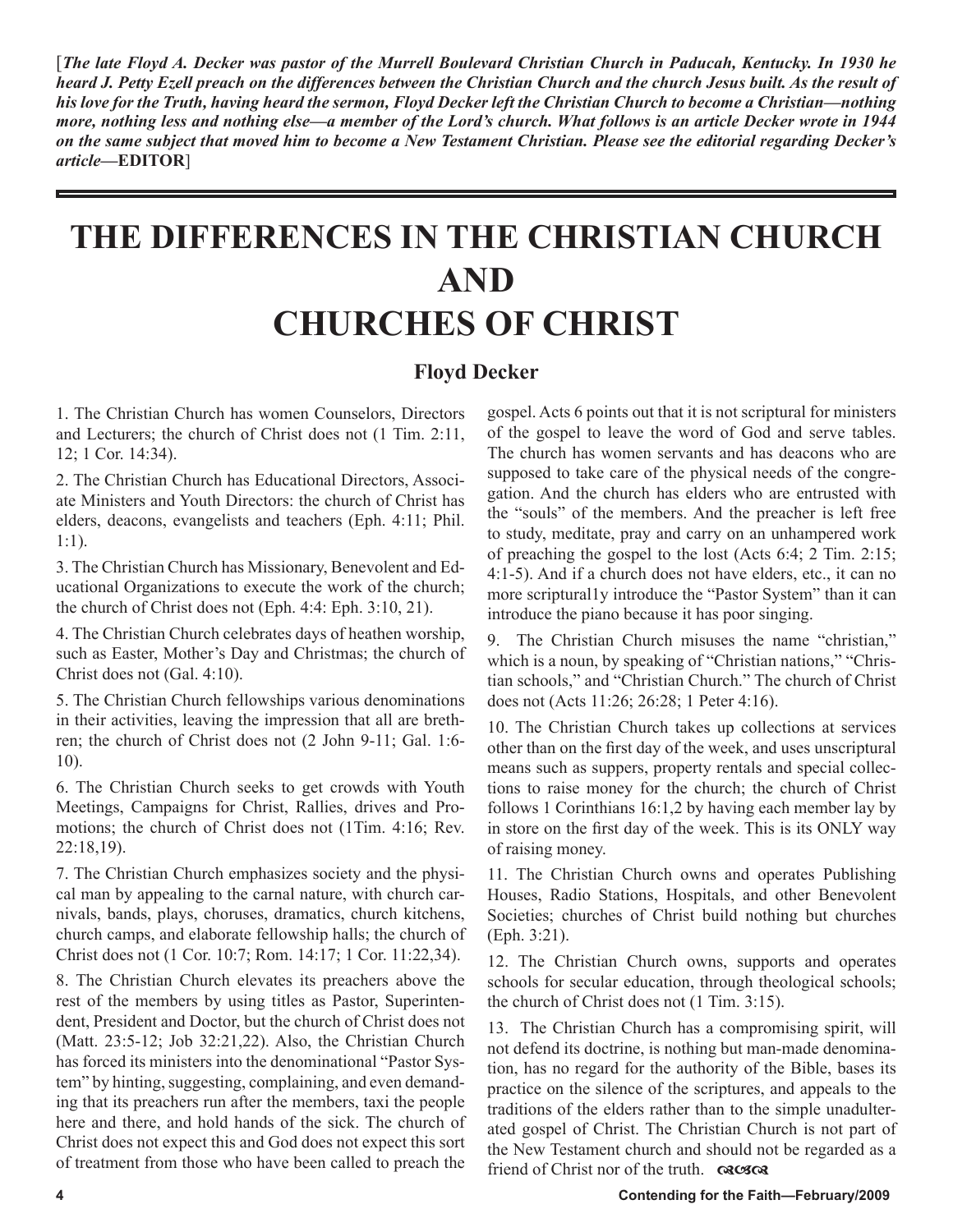# **FROM** *THE*  **[UN]***CHRISTIAN CHRONICLE*

# **Dub McClish**

*The* [UN]*Christian Chronicle* carries a story in its Feb. 2009 issue that is almost sad enough to make a grown man cry (pardon my sarcasm, although any report of apostasy is certainly depressing to faithful saints). Like so many brethren concerning so many situations, Richland Hills, Texas "Church of Christ" is whining because it wants to "have it both ways." It is well known that Richland Hills began offering a Lord's supper service with instrumental music on Saturday nights in 2007. A few months ago they began having an "a cappella" service AND a separate mechanical instrumental music service on Sunday mornings (a 2-year-old could have seen that coming). So what are they boo-hooing about? The 2009 edition of Churches of Christ in the United States (21**st** Century Christian) had the unmitigated audacity to leave Richland Hills out of its listings as a "Church of Christ, and did so intentionally, at that"! (I am surprised 21**ST** Century Christian had the backbone to do it, but good for them.) Meanwhile, Richland Hills is crying, "Unfair, foul-play." "We strongly feel like we are a part of Churches of Christ and continue a strong love for—and commitment to—excellent a cappella worship," so Mike Washburn, Richland Hill's "executive minister" bawled (Washburn is Maxie Boren's son-in-law, incidentally). He continued: "However, we are a part of a huge movement in our fellowship who do not believe a cappella worship is the sole way of defining who Churches of Christ are." Waaahhh! Now isn't that a surprise? A "huge" number who claim to be in the church nowadays are as comfortable singing praises to God and His Son with the accompaniment of the emblem of Baal as they are with worshiping in spirit and Truth. (It is clear from Washburn's statement that Richland Hills has more respect for what a "huge number who claim to be in the church" is comfortable with than with what the Lord and His Word are comfortable with.) There you have it, Richland Hills moved outside, but they still want to be listed as on the inside. Those conversant with the ever-progressive apostasy of Richland Hills over the past 25 plus years (I have lived about 30 miles from their building for 28 years), were not the least bit surprised when they brought in the instrument(s). Their obvious disdain for Scriptural authority in numerous manifestations (including the employment of their version of elder r/r in 1987, predating Brown Trail's/Dave Miller's use of their similar procedure only by 3 years) made some of us wonder why they waited so long to roll in the organ (saxophone, gut bucket, washboard, or whatever they employ). It has not bothered Rick Atchley, Mike Washburn, the Richland Hill elders, or their large assortment of other "ministers" that the Lord blotted them out of His "directory" decades ago, so it seems both inconsistent and silly for them to feign such sorrow at being left out of a mere human register. But then, I never met (or heard of) a liberal who did not, sooner or later, evince both traits. Altogether, 21 churches that were in the previous directory were intentionally left out of this year's. Seventeen of these were congregations that had ceased having any a cappella meetings. The other 4 (Richland Hills, Farmers Branch, TX [Dallas suburb], Jenks, OK, and Redwood City, CA) are in-betweeners, having both instrumental and a cappella services—at least for now. Isn't it big of them to be so understanding, non-judgmental, and tolerant of their "weaker brethren"?

The sobering and sad truth is that if you want to know what the vast majority of congregations that still have "Church of Christ" on their signs will look like in 10 years, just take a gander at Richland Hills. With its "courageous leadership" in that direction, many congregations will not take 10 years to plunge over the same precipice. Throw in the growing affinity some liberals among us (though they long since ceased to be) have for the Emerging Church theology, and the process that ends in spiritual (and eternal) disaster will only accelerate. Further, as many are aware, among those who still staunchly oppose (and will likely continue to do so) the use of instruments have compromised egregiously concerning fellowship otherwise in the past three years. This means that faithful brethren are now a remnant of the larger non-instrumental "remnant."

> **—908 Imperial Dr. Denton, TX 76209**

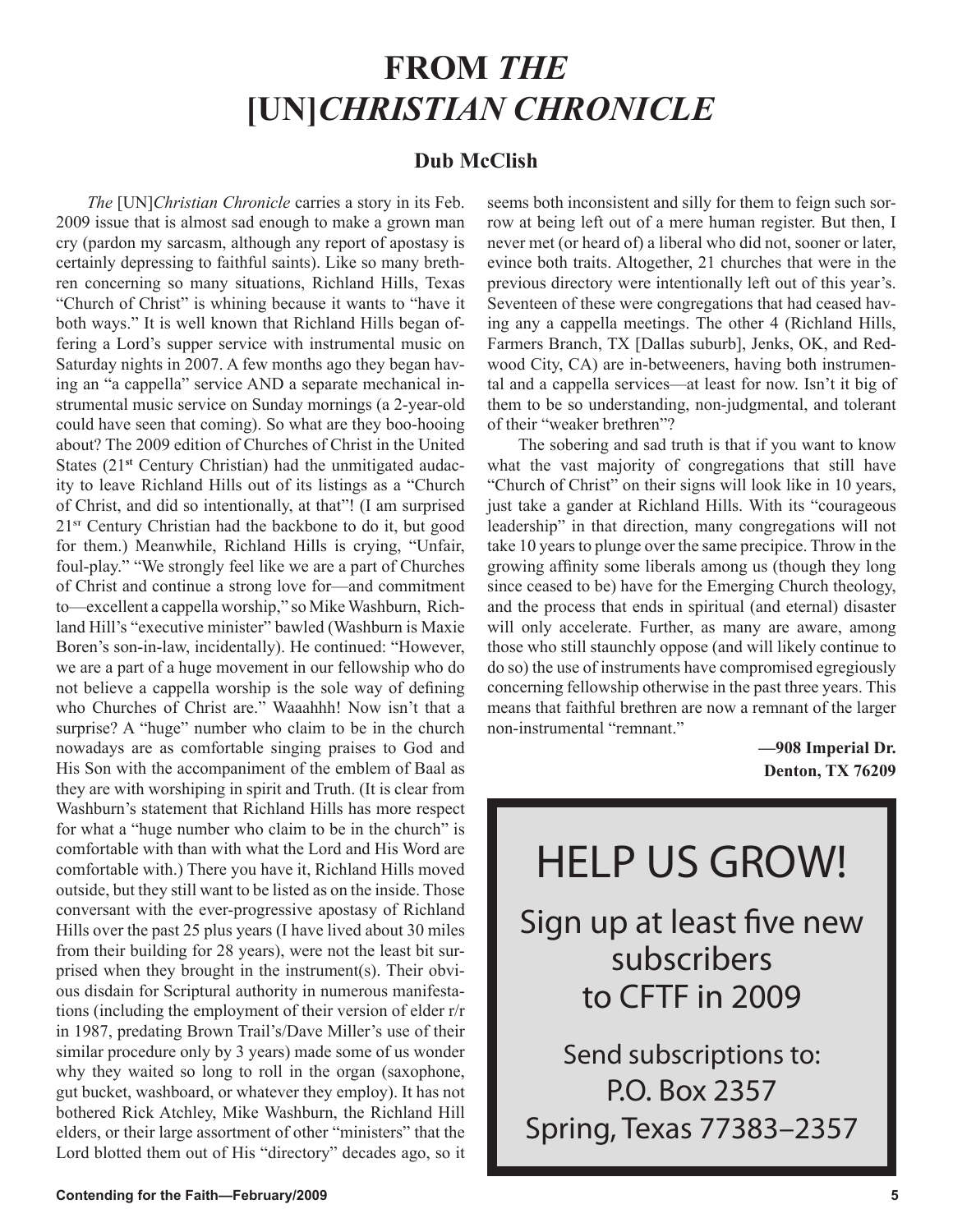# **BRETHREN, YOU SIN AGAINST US**

# **James W. Boyd**

That liberal digression has invaded the ranks of the church is obvious to anyone who is aware of the erosion and division because of false doctrines being taught from pulpits, publications, school classrooms, lecture programs, and such like. There are two kinds of people the devil applauds: (1) those who militantly and aggressively promote false doctrines, like the Jubilee Church, and (2) those who are too self-serving to oppose error and expose the teachers of it, who prefer to stand idly by saying and doing nothing significant enough even to show distinctly whom they serve.

There are those who say they hold to the Truth and do not agree with the liberal heresies being taught all around. They may not teach these heresies themselves. They say they do not encourage attendance and support of the events, churches, schools, and people who are driving division among us by their false doctrines. Yet, they never seem able to bring themselves really to combat this insidious work of the devil. They are not heard to speak out in opposition of the false doctrines and identify the sources of them. They do not know what it is to reprove and rebuke the heretics. Nothing they do seems really to discourage those who are tearing the church into pieces and creating this new digressive denomination now so evident.

#### **CATAYLSTS FOR DIVISION**

They will attend the functions of these servants of the devil who teach error. They will announce their works, produce their materials, advertise in their papers, sell their books, invite them to teach their people, have them on their lectureships, advance their influence, even participate in their programs known for the heresy promoted. They may say they are not supporters of the movement to restructure and change the Lord's church into another denomination, but you cannot tell it from what they do, or refuse to do. Actually, their cowardice serves as a catalyst for the continued advance of division caused by heresy. Yet, they try to act so innocent and loving!

Yes, they will preach part of God's Truth, but ignore all parts that have to do with dealing properly with false doctrines and false teachers (Ephesians 5: 11; II Corinthians 6: 14-18; Romans 16:17-18; II John 9-11; II Thessalonians 3:6). Their loyalty to Christ seems to extend only so long as it might not disturb their jobs, salaries, positions, friends, family, and acceptance. Do they really consider themselves to be so "somewhat" that they can rise above the battle for Truth and go along to get along regardless of what is going on, and think God or faithful brethren must be pleased with them?

## **DO THEY KNOW NOT WHAT THEY DO?**

Why are brethren willing to do this? Even if *preachers*  are unwilling to risk anything to stand for the Truth, why do *elders* permit their preachers to be associated with the events of heresy? I cannot judge their motives. Their deeds speak to their discredit. But I can accept what the inspired Paul said was the motive of false teachers (Romans 16:18). It may be that some of these fence-straddlers know not what they do. But they *need* to know what they are *really* doing. They are *sinning against God and faithful brethren.* That is what they are doing. I do not know who they think they are, but I can tell what they are by their fruits!

They are undermining the patient, kind, firm, and faithful efforts to oppose error, being more critical of those who *oppose* error than they are of the *error* being opposed. Do they really think they can serve God and mammon? Cannot they decide whether they are with the Lord or with the liberals? They cannot have both. Are they content to ever be doubleminded and talk out of both sides of their mouths?

### **LET'S CONSIDER THE CONSEQUENCES**

These people who cannot bring themselves to be against false doctrines and the teachers of it may mean no harm. They may even think they are standing for Truth. But they are not when they continue to trot along with the sources of error. They are sinning against Christ and faithful brethren, lacking conviction sufficient to do battle in a crucial hour. They lay burdens on those who fight the good fight, and give encouragement to the Lord's enemies by their fear and reluctance to take a meaningful stand.

If that is not contrary to the will and actions of the Lord that he taught and demonstrated, and as was taught and demonstrated by his apostles, why isn't it? How can they rest easy in such glaring duplicity and fear? How much better it would be, for them and everyone else, if they could be like Joshua (Joshua 24:15), and stand with faithful brethren in resisting the forces of evil. Do they have no concern for the consequences of their attempts to please all men, except those who seek only to please God? (Originally printed as a guest editorial in the September, 1992 issue of *CFTF*, pp. 2, 3*).*

## **— Route 11, Box 90 McMinnville, TN 37110**

[*We personally witnessed bro. Boyd manifest the courage of his convictions when he publicly spoke out in his sermon during the 1981 Spiritual Sword Lectures, opposing the appearence on that year's program of the late Ira North. See Boyd's statement on page seven.*

*In his excellent 1992 CFTF article bro. Boyd clearly saw in many their lack of (1) Biblical conviction, (2) the courage of their convictions, (3) their failure to publicly expose and oppose false teachers (4) while all the time claiming not to believe their error, as they (5) continued to extend fellowship to them.* 

*Hence, today we ask bro. Boyd regarding the false teacher Dave Miller, et al, why does he reject the above points one through three while embracing points four and five?* **—EDITOR**]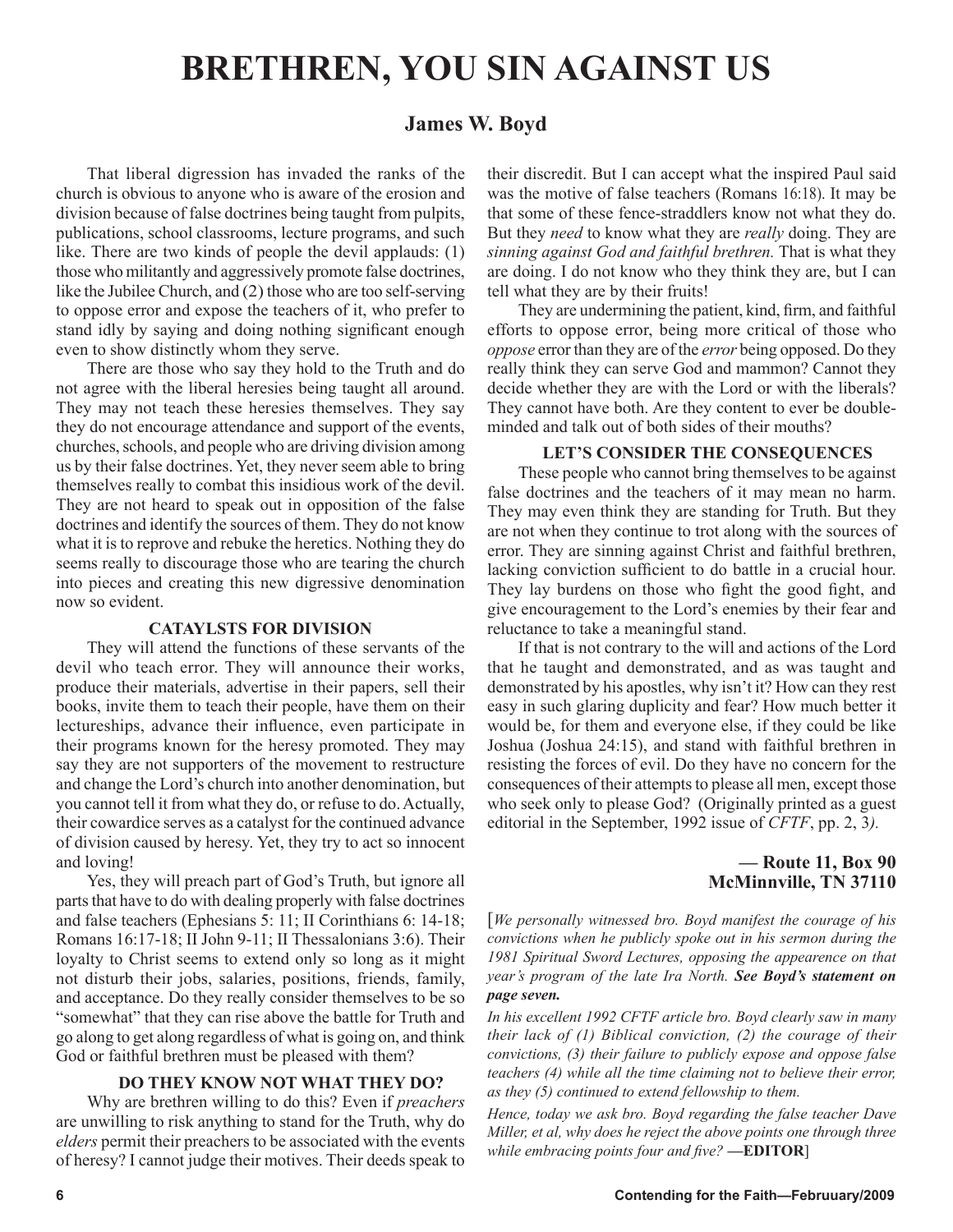# **JAMES W. BOYD'S STATEMENT AT THE END OF HIS SERMON DURING THE SPIRITUAL SWORD LECTURES, OCTOBER 19, 1981**

"In Ephesians five and verse eleven we are taught to have no fellowship with the unfruitful works of darkness. We don't have any difficulty, brethren, in refusing to fellowship these unfruitful works of darkness. And I only need to mention the passages of Second John, nine through eleven, to know that we are not to bid God speed to that which is false and to those who teach that which is false. And we have no difficulty in withholding and refusing to bid God speed to those who teach the false doctrines and the teachers of Seventh·Day Adventism.

"But I would suggest to you as we very properly and appropriately expose the error of the various religious groups and cults under consideration this week we also be sobered in the awareness of false teachers and false practices among members of the churches of Christ.

"Brethren, listen to me, and my time is about up. Unfortunately, and far too often, too many brethren are content to just give mere Lipservice to this matter of bidding God speed when there are  $\frac{1}{1}$ prominent people who teach error or who begin to compromise the Truth. It seems the bigger the name behind the false doctrine the less inclined some are who want to recognize it for what it is. To your speaker, it is increasingly and disturbingly characteristic of many in the church to ignore, or to cover up, or try to just simply explain away false doctrines and false practices that are taking us into deeper digression, and apostasy, especially when they are taught by prominent brethren. And such brethren are so condoned even as they continue in their false teaching and in their false ways without repentance. They are considered as acceptable as anybody else.

"I read to you what I consider an excellent line from the latest issue of the *Spiritual Sword.* 'When brethren fellowship false teachers while opposing faithful brethren we are reminded of the situation of Jeremiah's day.' The Bible student knows that the situation of Jeremiah's day was a day of apostasy. I concur heartily with the sentiments that are expressed by N. B. Hardeman as are also quoted in this latest issue of the *Spiritual Sword.* He said,

'There is no man against whom I would say anything destructive to his fair name or to retard his influence. I pray God that I may not be filled with envy and with jealousy that will make me see things other than that the truth demands. With the Spirit of Christ paramount, I stand against error, from whatsoever source it may spring ... I contend for the truth, as I see it, against the claims of all persons who oppose it, but for any man, personally, I have but the kindest of feelings.' I concur in those sentiments and I trust that you do, too.

"I, as so many, have appreciated so much the Spiritual Sword lectureships of the past. I have considered it a deep privilege and opportunity and an honor to be allowed this third time to speak on this series of lectures. And I, like many others, have looked into the past and looked over these lectureships and have considered them as light in the midst of an ever-growing darkness of digression in our midst. Brethren, I have felt so comforted because of the Spiritual Sword lectureship and the brethren here. And I have received great personal encouragement from the lectureships of the past and those who have spoken. And I am determined for one, to be true to my convictions until such time someone proves to me from the Scripture that they must be altered.

"Now that which I want to say with the utmost kindness that's within me to speak. God knows my motive and my heart and I'll stand before Him in judgment. And I want to speak respectfully. And I want what I have to say to be constructive. And I realize that which I am about to say that I run the risk of alienating brethren whom I love better than some of my own family. But I am compelled to say that my appearance on this lectureship this time is the courteous upholding of my commitment that I accepted when I accepted the gracious invitation extended to me to speak. But my appearance is not to be considered as an endorsement of every speaker that appears on this platform this week, because I do not so endorse them.

"False teachers among us are of no consequence to some. False practices among us don't bother a lot of people. Brethren, you will just have to excuse my ignorance. I cannot possibly understand why the continued use and toleration of those who have led us into paths of digression. And concerning the use of brethren, brethren who have repeatedly proven themselves to be uncertain and unsound and unreliable, I say to you in the utmost kindness, we need to take the medicine we have so boldly handed to others and be more respectful of God's rebuke against the endorsement or the appearance thereof of those who have promoted error and who will not repent of it. This is true whether the false teachers and false practices be in the church, from Seventh-Day Adventism, from whomsoever and wheresoever.

"And it hurts worse, more than I can find words to say, that when you risk your all – and I have – and when you have suffered and been berated – and I have – to stand against the inroads of digression in the church, to see those who have promoted these very digressions lifted to this very platform and commended as sound and acceptable teachers. It's not right, brethren. There is no man on God's earth that can prove it's right. Thank you very much."

#### ଈଈଈଈଈଈଈ*ଈ*

[*Following bro. Boyd's comments the late editor Ira Y. Rice wrote in part:* 

*It does little good, for whatever reason, to invite some well known false brother, when it means you are going to lose the endorsement*  and support of faithful brethren who are wholly committed to the *Truth of the Gospel. I doubt, of course, that they ever will ask me again. However, the time has come when it is necessary to inquire whom else is being invited before we can agree to appear on most lectureships; and now this appears to be the case with the Spiritual Sword lectureship, as well.*

*To hear some tell it one would think that those of us who have opposed Dave Miller, et al., are the first ones ever to be concerned about speaking on lectureships with false teachers. Obviously for those who care about the facts in a case, this conclusion of the "some-says" is false—not that it will make such people any difference.* 

*Also, it is evident that either bro. Boyd does not believe Dave Miller and his fellow travelers are in sin or he has bought into the false position of Memphis School of Preaching, Gospel Broadcasting Network, Southwest Church and School of Bible Studies, along with their friends and decided to play God in determing which sins are Big Bad Sins that must be opposed and which ones are only little biddy sins that are okay to ignore—Talk about human councils, synods, and the like deciding to legislate for God. It is nothing less than amazing that men can be so willingly blind to their own biases and respect of persons as they follow a multitude to do evil.* 

*It is our prayer that such men as bro. Boyd will remember from whence they have fallen, repent and return to where they used to stand—or, at least, where we thought they stood when in our youth we looked to them as examples of consistent faithful preachers and defenders of all of God's Truth. —EDITOR* ]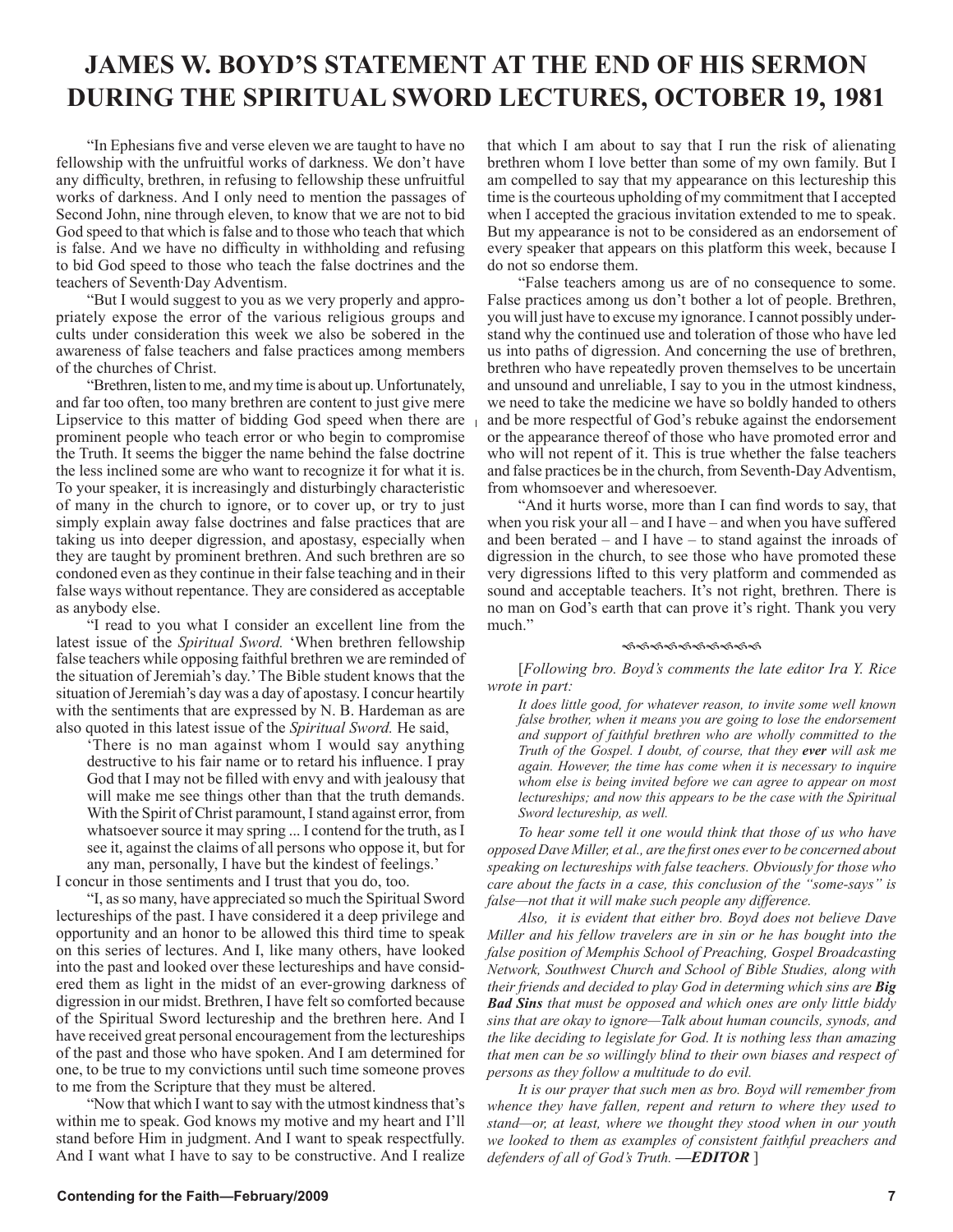# **JEPHTHAH'S VOW**

# **Alton W. Fonville**

In the "softening down" process of God's Holy Word which so many in the present apostasy have been so actively engaged in, the powerful inspired account of Jephthah and his "rash vow" has been used to try and prove that God will somehow change His will to accommodate our failures, sins and lack of faith in Him.

This account is recorded in Judges chapter eleven. Jephthah was the son of Gilead by a harlot. His other brothers, by Gilead's wife, cast him out, even though he was a **"mighty man of valor."** They did not want him to inherit on an equal with them. So he fled and dwelt in the land of Tab. But, in time, the Ammonites made war against Israel and the Gileadites sent for Jephthah and pleaded with him to come back and fight as their **"head."** At this point, Jephthah very forcefully pointed out that they had cast him out, but, when the chips were down, they called him back to help fight for them. This reminds us so much of our own human nature and actions with God. When all is going well, we turn God out of our lives, but, in times of distress, we call him back to help us out. This is a repeated story since the world began.

Jephthah did come back and serve as their head and captain, relying on God very heavily. It was evident that he prayed. This was when he made the vow to God that if God would deliver the enemy into the hands of the Israelites, and if Jephthah returned home in peace, **"whatsoever cometh forth out of the doors of my house to meet me shall be the Lord's, and I will offer it up for a burnt offering"** (verse 30). Clearly, this was a "rash vow" as we can see, but, nonetheless, it was a vow with God as a witness just as surely as a marriage vow, and Jephthah could not "go back on it." It grieved him deeply when his only child, a virgin daughter came out to meet him. He expressed his deep grief to her and she had the courage and faith to tell him to "keep his vow." "Since you made your vow to God, it must be kept—after all, God kept His word and gave you victory—you can't do any less." (verses 35-36 paraphrased)

 Jephthah did allow two months time to lapse before he fulfilled his vow, just as his daughter had wished. Verse 39 clearly declares that at the end of the prescribed time, the vow was kept as stated and that it became a custom in Israel to memorialize the daughter four days every year.

My first remembrance of this acount was when I was a freshman in college at ACC in 1947. I do not remember much about it then, but, ten years later, I decided to ask my Bible teacher there about it, since I had heard much discussion and disagreement among different people. He told me that Jephthah *did not* actually "sacrifice" his daughter, but let her go to the mountains and never marry. He said that God would not have accepted a burnt sacrifice of humans anyway. This was his explanation of the whole story. My faith sunk to a lower level.

I could read what God's word plainly said, and here,

we have a "learned man" saying that it did not mean what it said.

And much of the people are still trying to twist the Word of God to mean things that are in opposition to what our Lord meant. It is not relevant whether God would or would not accept a human sacrifice. A vow had been made to God, and deity was a witness—it had to be fulfilled as stated. Marriage laws are tossed around and changed at the "burn of a biscuit" today with no thought of the vow made to God and with His witness. Abortion is being done and excused by other "silly" reasoning and much innocent blood is being shed. Instead of our conforming to the God's Word, we are changing it to suit our desires. Praise teams and praise choruses are used in our worship because they entertain us and make us feel good. We relegate our worship to Almighty God as He directed, to a back burner. And, we continue to flaunt His Word about and "do that which is right in our own sight." Jephthah, though he came by means of a harlot, had more integrity than many today who are of the family of God.

# **BACK TO JEPHTHAH'S VOW**

It seems that believing what God said in his Holy Word is one of the hardest things for many people to finally get into their heads. We want to think in our terms, the way "we want it to mean" and completely miss the Truth of what God said and meant. So many times, we do not want to see the "severity" and justice of God, only the "loving side" of our Maker. When he gave laws to Israel of old, the penalties for not keeping those laws were usually spelled out in plain language. In spite of that, they "conveniently" forgot to obey them and had to "bear their own iniquity." Again, we today, are not much different from what they were.

# **FREE CD AVAILABLE**

*Contending for the Faith* is making available a CD-ROM free of charge. *Why is this CD important? ANSWER*: It contains an abundance of evidentiary information pertaining to Dave Miller's doctrine and practice concerning the reevaluation/reaffirmation of elders, MDR, and other relevant and important materials and documents directly or indirectly relating to the Brown Trail Church of Christ, Apologetics Press, Gospel Broadcasting Network, MSOP, and more.

To receive your free CD contact us at *Contending for the Faith*, P. O. Box 2357, Spring, TX 77383-2357, or email us at dpbcftf@gmail.com.

If you desire to have a part in the distribution of this important CD you may make your financial contributions to the Spring Church of Christ, P. O. Box 39, Spring, TX 77383.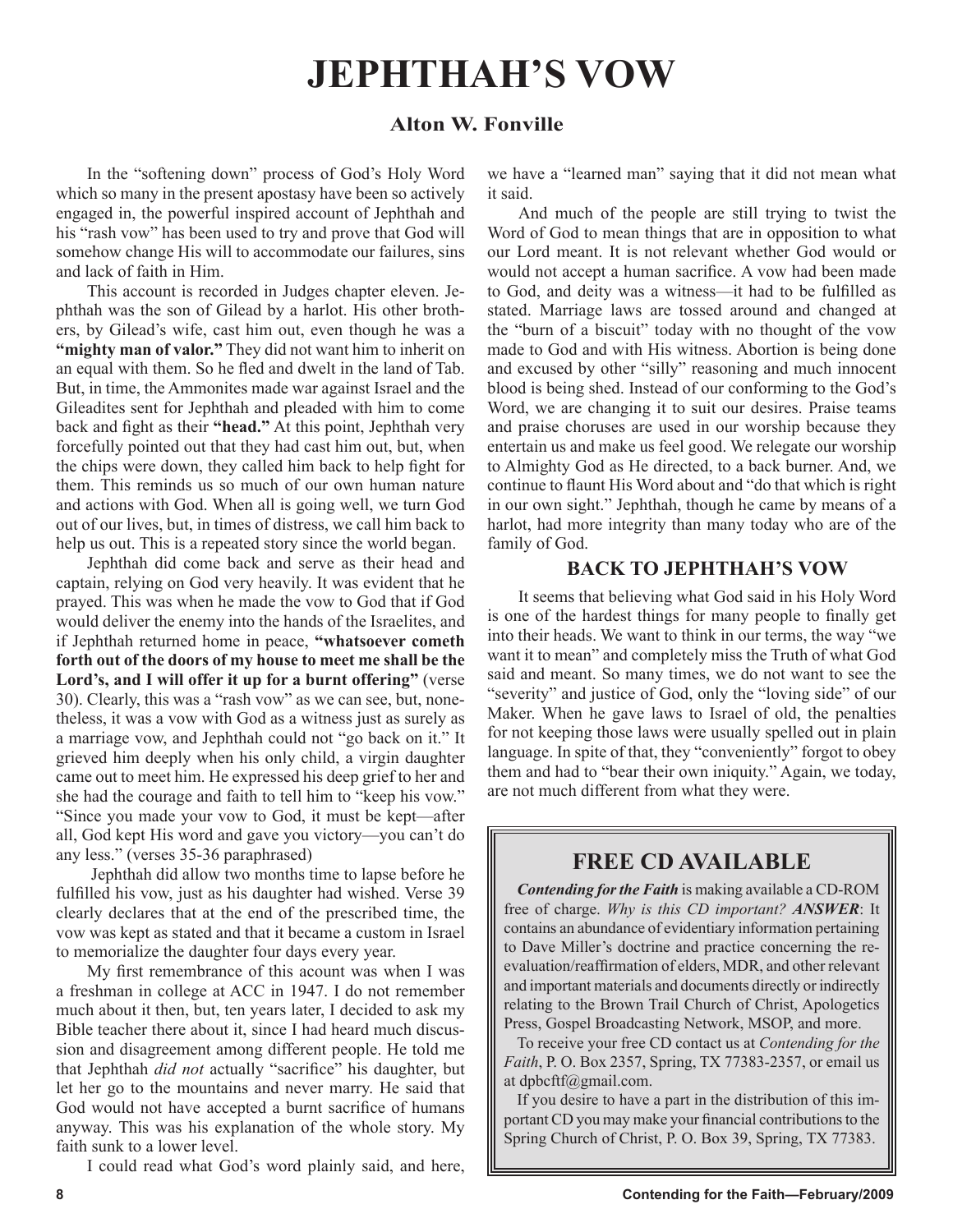Regarding the great example of Jephthah who made a "rash vow" and kept it in spite of the severe consequences, he went down in history as a "faithful" servant of God who kept his word that he had spoken with God (Hebrews 11 :31ff). The Bible plainly tells us that he "did with her according to his vow which he had vowed" (Judges 11:39). And, by looking back to see just what that vow included, he was to give **'whatsoever'** came out of his house to meet him after a successful battle, as a burnt offering" (Judges 11:31).

It is not uncommon today to hear different ones try toexcuse Jephthah. If ever there was a twisting of God's Holy Word, that is a classic example. His actions indicated the dedication that Jephthah had to God. His daughter even had the right idea and pleaded for him to keep his vow. Notice what she said: **"If thou hast opened thy mouth to the Lord, do to me according to that which hath proceeded out of thy mouth"** (Judges 11:36).

Did God accept the harlotry of Rahab, mentioned in the same context? Did God accept burnt offerings of human beings? The clear answer is a resounding NO in both cases. But, look at what those people were commended for—**"working righteousness."** That simply means "keeping God's commandments," since **"all thy commandments are righteousness"** (Psalms 119:172). Did God say anything about "swearing and vow making?" When God is brought into the equation during an oath or a vow, to do anything different from those exact words was abomination and in some cases meant the death penalty for the ones who did not keep their vows (Leviticus 20:10). It is one of those things that God hates, like the popular practice of "adultery and divorce." But, let us turn to His Word to get our answers.

A Scripture that most preachers have used many times comes to mind and is very pertinent to this situation. Samuel said, **"Hath the LORD as great delight in burnt offerings and sacrifices, as in obeying the voice of the LORD? Behold, to obey is better than sacrifice, and to hearken than the fat of rams"** (1 Samuel 15:22). Keeping our word with God and obedience to him is better than all our "worship" activities. Consider this; **"And ye shall not swear by my name 'falsely,' neither shalt thou profane the name of thy God: I am the Lord"** (Leviticus 19:12). Doing something different from what you had vowed is to deal **"falsely"** and profane God's name. God did command the "doing" of all his statutes and judgments and not take his name in vain (Deut. 5:11).

In the New Testament, our Lord Jesus Christ taught that it was serious business to swear or vow by the name of God. **"Again, ye have heard that it hath been said by them of old time, Thou shalt not forswear thyself, but shalt perform unto the Lord thine oaths: But I say unto you, Swear not at all"** (Matthew 5:33-34). And, James had this to say, **"swear not by anything lest ye fall into condemnation"** (James 5:12). In the light of these severe warnings and teachings about vow keeping, how can any lover of God's Holy Word teach anything contrary to what is plainly stated? It is not wise to try and put our finite wisdom up in competition with that of Almighty God, our Maker. It is so much simpler and safer to simply BELIEVE WHAT GOD SAID. After all, it is TRUTH.

## **—337 Madison 4605 St. Paul, AR 72760**

# **IT IS NEVER RIGHT**

**It is never right** to do certain things; therefore they should be abhorrent to the Christian nature.

**It is never right** to divide a congregation through strife or selfish ambition (1 Cor. 1:10).

**It is never right** to try to exalt yourself by runing down someone who is not present (Titus 3:2).

**It is never right** to be dishonest in small matters or in large affairs (Romans 12:7).

**It is never right** to tell an untruth, however insignificant it may seem to be (Eph. 4:25).

**It is never right** to play the hypocrite, either with a friend or an enemy (Rom. 12:9).

**It is never right** to be inconsiderate of the other person, whether he is a stranger or a friend (Phil. 2:3, 4).

**It is never right** to engage in those things that will lower you or the church in the estimation of others (Matt. 5:16; Rom. 14:16).

**—Author Unknown**

# **DVD'S OF THE FIRST THIRTY-FIVE YEARS OF** *CFTF*

# **THE DVD SELLS FOR \$50.00 PLUS S&H. ORDER FROM**

*CONTENDING FOR THE FATIH***P. O. BOX 2357SPRING, TEXAS77383-2357**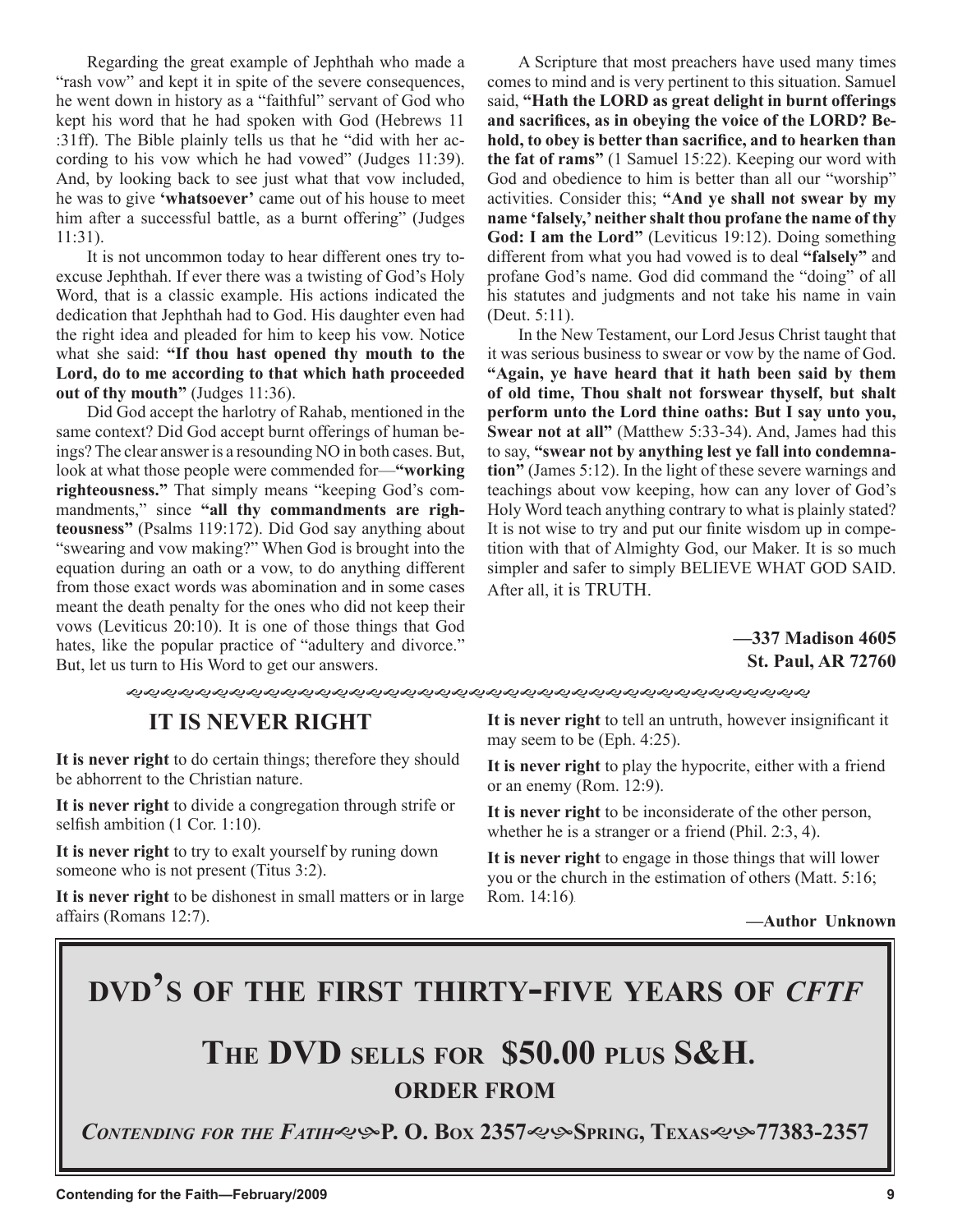# **LONG TIME LIBERAL GOES TO HIS OWN HOME**

# **Dub McClish**

The February 6 , 2009, *Denton Record-Chronicle*, carried the obituary of Walter Burch. He was born and grew up in Forth Worth, was married in Denton, and his body was brought back to Denton for burial.

Although I did not actually know Burch, I certainly knew of him. My first introduction to him was a series of doctrinal newspaper articles he wrote when he was a comparatively young preacher (early 1960s?), which were very well written and were faithful to the Scriptures in every way. Many congregations reprinted these articles in their local papers with good effect. He was the first full-time preacher at the apostate Richland Hills (Fort Worth suburb) [non] Church of Christ when both he and it were doctrinally sound. He also taught at and then worked for Abilene Christian College 10 years. However, his convictions (as did those of many others of his generation) underwent some radical changes in the mid-to-late 60s. (He became a "change agent" several years before Lynn Anderson applied the term to himself and his fellow-subversives.)

In my Preachers of Today, Vol. 4 (1970), Burch's closed his biographical information as follows: "Helped plan Mission Magazine." As the expression goes, "'nuff sed." He served on its board and wrote articles for it for several years, long after it had fully demonstrated its radical liberal agenda and emphasis. By the early 1970s he had not only forsaken, but when asked, repudiated the Truth he had taught in his excellent newspaper articles.

Long before the 1984 "Joplin Restoration Summit" (later renamed "Restoration Forum 1") Burch stated his willingness to fellowship the Christian Church. He not only went astray himself, but through his influence, doubtless led many others from the Truth.

Not surprisingly, both the Richland Hills and ACU Websites heap great praise upon him. (I can hardly wait to read the accolades *The* [un]*Christian Chronicle* will give him.) Leroy Garrett, Denton resident and comrade-in-liberal-arms with Burch, will most likely have somewhat to say regarding his liberal (and destructive) legacy.

## **—908 Imperial Dr. Denton, TX 76209**

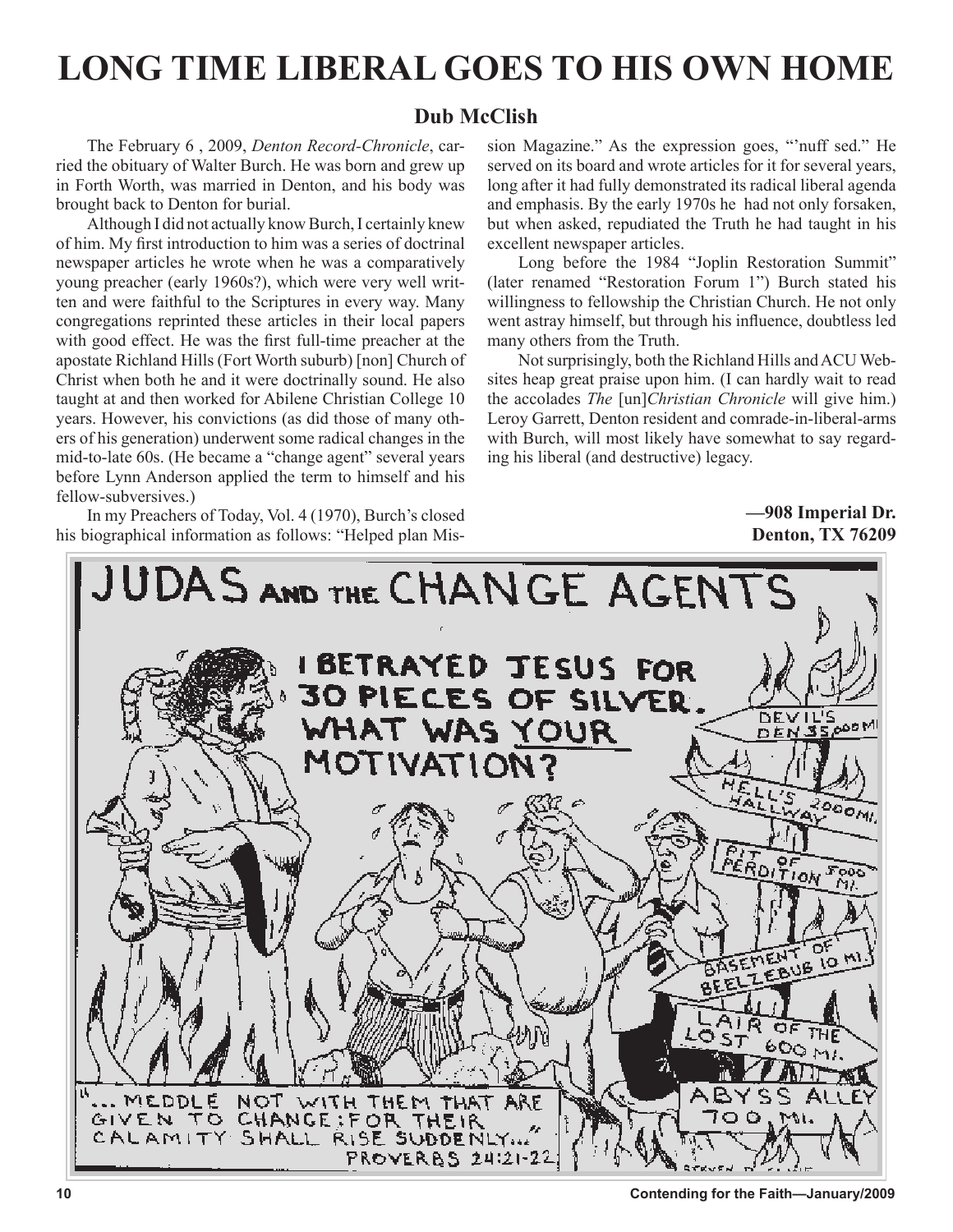# **THE BAPTIZED CAT**

# **STEVEN D. CLINE**

One recent evening while assembling for Bible study, we decided to open the doors to Charlie, a neighborhood tabby. He was a mainstay around the church building and would sometimes dart inside as the people would enter. Since he was such a friendly feline, most of the members showed him plenty of attention. On the evening under discussion, our number was very few, so we saw no harm in letting him prowl and explore the auditorium.

The door to the baptistery was ajar and Charlie, with the curiosity typical of cats, decided to investigate realms and frontiers into which he had never been. Perhaps he was seeking the proverbial "quiet church mouse". At any rate, while leading a song prior to the lesson, I suddenly heard the wild splashing of water directly behind me. Evidently, Charlie had ventured up the steps to the baptistry, fallen in, and was frantically but futilely endeavoring to claw his way up the slippery, smooth fiberglass wall. I reached over and pulled the soaked, panic-crazed cat out of the water, and he made a bee line for the front door. As of this writing, Charlie has not been seen since.

Save for Charlie, all of us had quite a laugh from the incident and one good sister sagely observed that our furry friend was like so many others ... they are baptized and then they are gone, never to be seen again. Despite visits, phone calls, and letters of encouragement, they vanish like wet cats. What a true assessment! **That** is not at **all** humorous. I have known, and I am sure you, the reader, haVE as well, so many who were baptized and then they are not seen "hide nor hair" of again. Could it be that they believe baptism is tHe finish of the Christian life and not the start; or rebirth (John 3:3-7)? Could it be they believe baptism is the end of the race and not the beginning (Heb.12:1)? Do they seem to be under the faulty impression that baptism guarantees eternal salvation in Heaven?

But doesn't Mark 16:16 state he who believes and is baptized shall be saved? Indeed! But does it say "he that



believeth and is baptized shall be saved forevermore in Heaven"? No. From what then does baptism save? Acts 2:38 and Acts 22:16 are splendid commentaries on Mark 16:16. The former verse says that baptism is for the remission (i.e., the putting away or forgiveness) of sins and the latter verse tells us that baptism washes away sins. Therefore, rather than baptism being an act that insures unto us an unconditional pass to a future salvation in Heaven, it is an act that, through God's grace, insures unto us a salvation from past sins. That is to say, when the scarlet blood of Jesus removes our scarlet sins in baptism, they are no longer counted against us, and we are saved from our former sins, and now have a new life in Christ (Galatians 3:26-27).

But to be saved in eternity is a different matter. We need to continue to be cleansed by the blood by walking in the light (1 John 1:7), which is another way of saying that we must be faithful to Christ and His doctrine (1 Timothy 4:16). That is why Hebrews 3:14 admonishes that we are made partakers of Christ if we are steadfast unto the end. That is why Hebrews 10:36 instructs that we might receive the promise after we have done God's will. That is why Romans 11 :22 exhorts us to continue in His goodness or face being cut off. And that is why Revelation 2:10 informs us that we will receive the crown of life by being faithful unto death.

A cat being "baptized" then "scatting" may be a humorous scenario ... a precious human soul doing so is not.

## **—146 Valley Road Waynesboro, VI 22980**

## **Gift Subscriptions**

**Do you know of an individual or a church that needs to be made aware of the false doctrines and teachers that are troubling the Lord's church today? If you do, why not give them a subscription to** *CFTF***?**

### **SUBSCRIPTION PLANS**

**Single subs., One Year, \$14.00; Two Years, \$24.00; Five One-Year Subs., \$58.00. Whole Congregation Rate: Any congregation entering each family of its entire membership with single copies being mailed directly to each home receives a \$3.00 discount off the Single Sub. Rate, i.e., such whole congregation subs. are payable in advance at the rate of \$11.00 per year per family address. Foreign Rate: One Year \$30.00.**

| <b>MAIL SUBSCRIPTIONS TO:</b><br><b>P.O. BOX 2357</b><br><b>SPRING, TEXAS 77383-2357</b> |  |
|------------------------------------------------------------------------------------------|--|
|                                                                                          |  |
| 1 Yr. 2 Yrs.                                                                             |  |
| <b>NAME</b>                                                                              |  |
| <b>ADDRESS Example 19</b><br><b>CITY</b><br>ST.                                          |  |
| ZIP                                                                                      |  |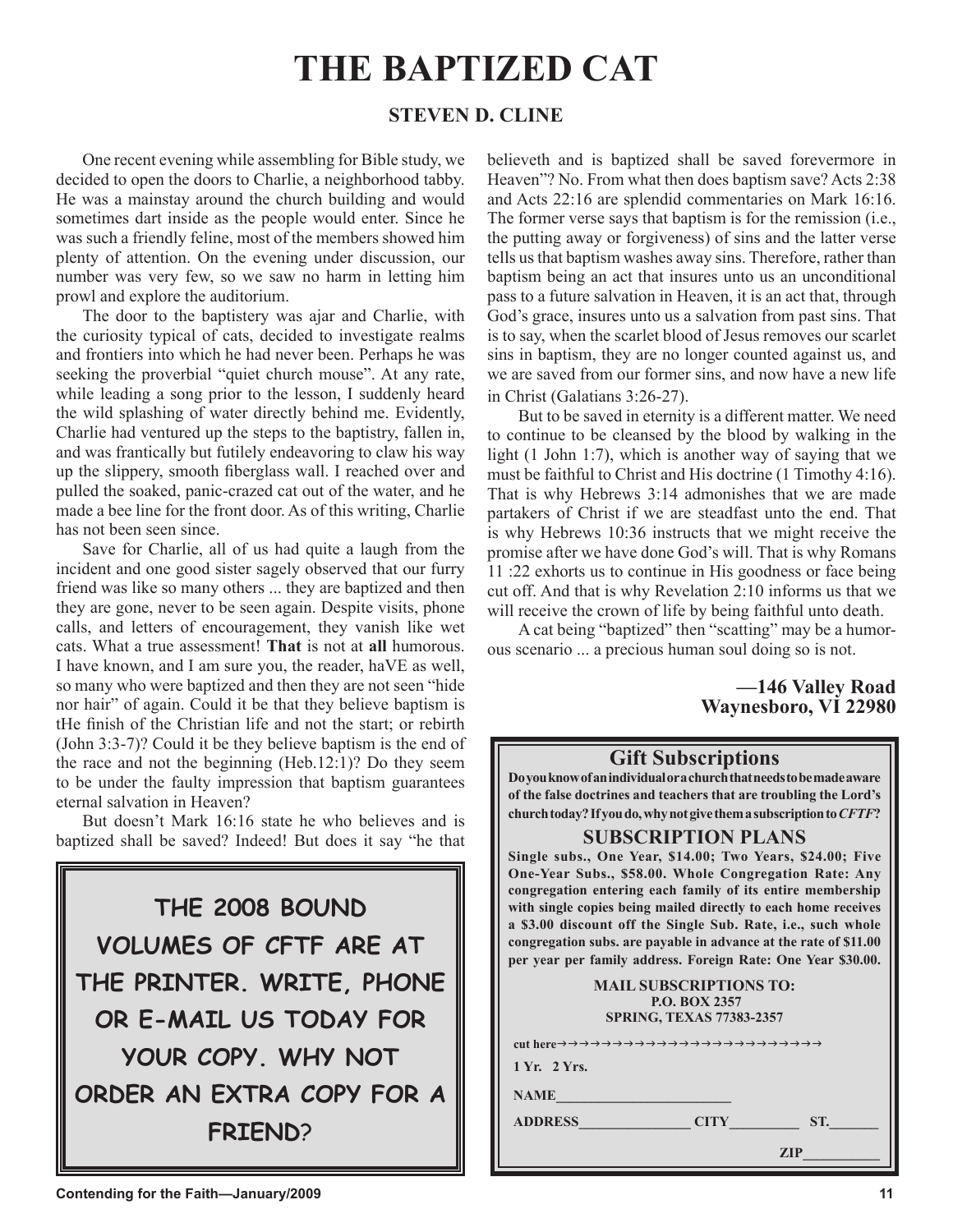*[The following installment is the second in a series of articles concerning the eldership. Originally this information appeared in a single uncopyrighted booklet written and printed in about 1990. It was one of the last literary productions of the late and lamented gospel preacher, brother Bill Jackson. Time has not altered the timeless Truth taught in brother Jackson's material on this most important subject. Herein, therefore, is another work from Bill's pen that continues to teach us. Indeed, he being dead yet speaketh. Regardless of how sinful preachers become, how ungodly deacons are, how incompetent Bible class teachers turn out to be, or how bad anyone else in the church is or will be, if the elders were willing to do at all costs what God commanded them to do, no problem could arise in God's church that would not be solved by faithful elders. Thereby, the Lord's church would kept faithful to God.*

*The only alterations made to brother Jackson material was for the purpose of putting it into article format. —DPB]*

"...a bishop must be blameless, as the steward of God... (Titus 1:7)

### **GoDGoDGoDGoDGoD**

# **ELDERS: Who Are These Men?** *Men Of Spiritual Character (2)*

**W. N. "Bill" Jackson** 

If one begins in Acts 2, with the establishment of the church, and reads the New Testament in order, he will learn of the existence of the leadership, of their work and responsibilities, and of their being over the saints in the work of the Lord. He will be missing the details as to the life and character qualities God expects, until he comes to the epistles to Timothy and Titus. It is not our purpose to examine each qualification and give a treatment of it; there are several works available accomplishing that end. Rather, we want to see the character God envisions, in the overall. We will see this by listing the qualifications, I Timothy having the larger list, and then will give the equivalent, found in Titus 1.

| 1 Timothy $3:1-7$                                              | Titus $1:6-11$                                         |
|----------------------------------------------------------------|--------------------------------------------------------|
| Desire to do the work                                          |                                                        |
| <b>Blameless</b>                                               | <b>Blameless</b>                                       |
| Husband of one wife                                            | Husband of one wife                                    |
| Vigilant                                                       |                                                        |
| Sober                                                          | Sober                                                  |
| Of good behavior                                               |                                                        |
| Given to hospitality                                           | Lover of hospitality                                   |
| Apt to teach                                                   | Using the Word to<br>exhort, convict                   |
| Not given to wine                                              | Not given to wine                                      |
| No striker                                                     | No striker                                             |
| Not greedy of filthy lucre                                     | Not given to filthy lucre                              |
| Patient                                                        |                                                        |
| Not a brawler                                                  |                                                        |
| Not coveteous                                                  |                                                        |
| Ruling his house<br>children in subjection<br>with all gravity | Faithful children, not<br>accused of riot<br>or unruly |
| Not a novice                                                   |                                                        |

**Titus 1:6 – 11 Continued — Not self-willed, not soon an**gry, Lover of good (men), Just, Holy, Temperate

# **Regarding The Qualifications**

**(1) THERE IS BUT ONE CHRISTIAN CHARACTER.**  All who belong to God are to be of that character, whether male or female, young or old. We have stated the express words in 1 Timothy and Titus, and when men notice that the 1 Timothy list is slightly longer, they dare not assume contradiction. In fact, in the fullest defining of some of the character qualities, there would be an overlapping. But since there is the one Christian character, we can know that the men who are vigilant, of good behavior, patient, controlled, with proper view of this world's goods, experienced in the faith and with a good report from non-members (I Timothy), would also be the men who are just, holy, temperate, loving, good, not self willed and not soon angry (Titus). Our point is further made in realizing that in the definitions of some of the words, as vigilant (1 Timothy) we find the word temperate, that is also used in Titus 1.

Likewise, when one reads the fruits (sic) of the Spirit (Gal. 5), and then the graces for the Christian's life (2 Peter 1), there is some variance in the wording between the two, but there is no contradiction. One who has the graces of II Peter 1 will bear the fruit of Galatians 5 and vice versa.

**(2) FOCUSING ON THE MEN, THE ELEMENTS OF CHRISTIAN CHARACTER STATED FOR AN EL-DER ARE TO BE IN ALL CHRISTIAN MEN.** Notice we said elements of character, for it is clear that a faithful Christian man may be single, may be a new convert, and, due to his newness in the faith, have as yet no skills in teaching. There is one point of emphasis needed here: A man in the church may not possess the elements of Christian character due to his just beginning in the faith, or due to carelessness and neglect, or due to outright sin in his life – but an elder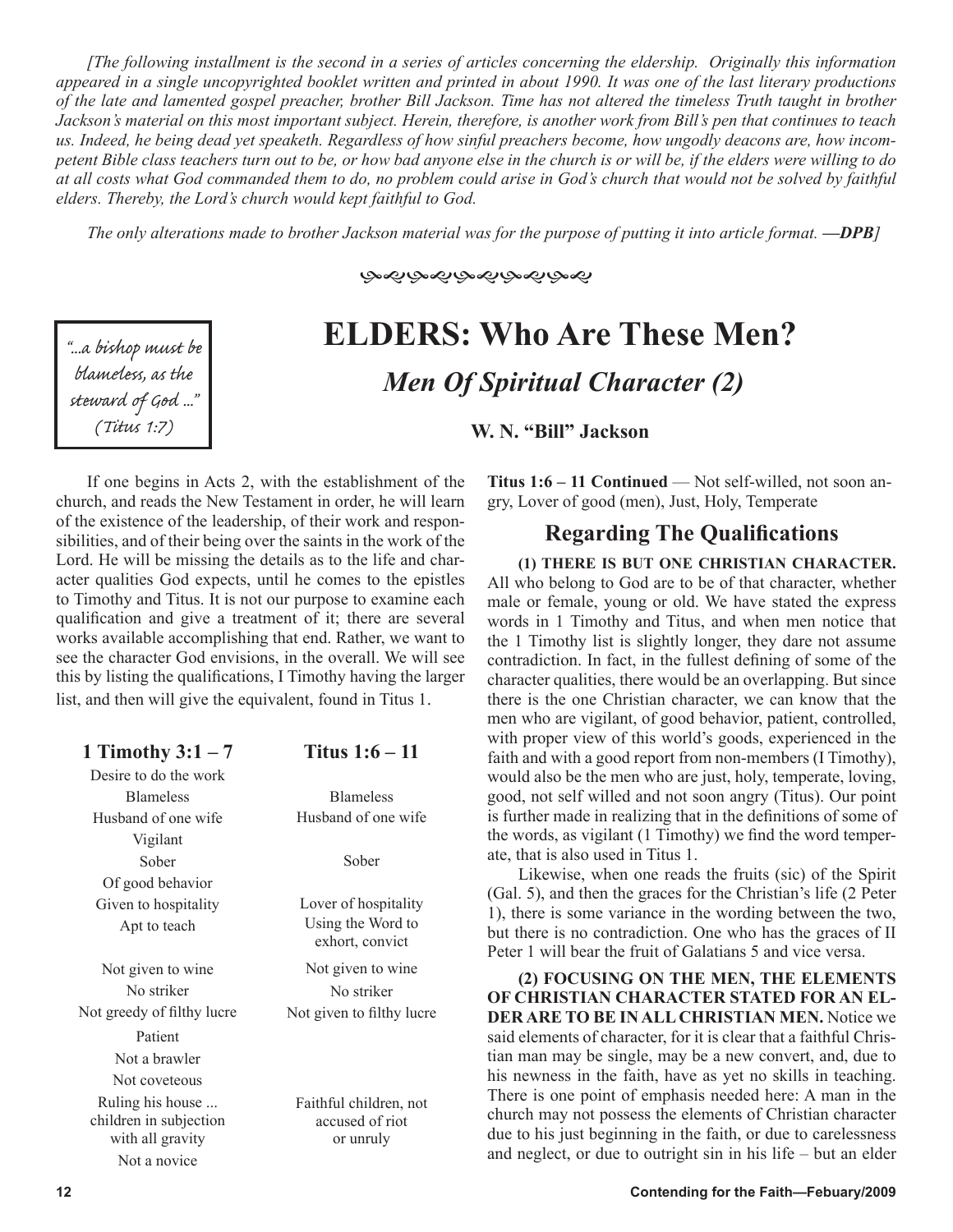MUST have these qualities in life, else he cannot serve as an elder!

**(3) BLAMELESSNESS** – Clearly, the Lord is not stating that, for one to become an elder, he must be some kind of super-human, never having made a mistake. Whoever is selected has made mistakes. and will make some in the future, The word refers to the examining of one's life, and finding no cause for reproach, there being no glaring character defect. Surely most of God's children are blameless in life, and indeed, it is required of each and every child of God (Phil. 2: 15). Once more, any member of the church, through their own fault, might not be blameless. but an elder MUST be!

**(4) A WORD ON DESIRE**. – Actually. to "reach for, try to gain" something. No man should be appointed who has no desire to serve, but that's true concerning an elder, deacon. preacher or Bible class teacher. We should have a desire to serve in whatever capacity we undertake. We hasten to point out that through growth, understanding of the work of the kingdom and the eldership, encouragement given to men, etc., proper desire is developed within one. It is far, far better to have that desire thus developed by growth, encouragement and urging of faithful brethren than for a man to have desire on his own and then to begin running for the office.

**(5) THE FAITHFUL CHlLDREN.** – Remember, as we have seen, that an elder is one who is older, has been in the faith for such time as to have manifest Christian character in all of its qualities, and has such abilities as to teach through exhorting the flock and convicting the gainsayer of his sin. The word faithful in Titus 1:6 is used throughout the New Testament to refer to those faithful in Christ. There is no doubt, in view of the above, that God desired men who had demonstrated in their own homes, and in their own children, the ability to teach and lead them into the Christ, and, thus, the faithful children are those who are obedient to the gospel.

# **Wives And Children**

We do not believe that it is an accident that, in the context wherein elders and deacons are mentioned, a word is given concerning wives. A point has already been made concerning elders' children. The Bible does not teach a double-standard – indeed, there is but one Christian character. However, wives and children should live their lives with an awareness of their husband/father's position, and not desiring to adversely reflect upon the husband and/or father should help motivate one in godly living. Would we not expect the same, even in secular matters? The mayor's wife and children have the same citizenship standard before them as does everyone else, but I would expect the mayor's family of all people, to understand what is involved and to conduct themselves respectful of his position. The chief of police's family come under the same obligation to be lawabiding as does everyone else, but I would expect his family, of all people, to live in accord with the law, being mindful of his position. Should we expect less in God's Kingdom, of the families of elders and deacons?

One other word: There is no New Testament office of elder's wife. He must have a wife, but she remains just that: his wife. The godly woman recognizes this, and would neither have an officious air nor would she find herself speaking for her husband. Her role remains that of an helpmeet (suitable help—*Editor*) to him, and especially supportive in view of the added responsibility he now has.  $\lll$ 

# **2009 SPRING CFTF LECTURES**

**CD'S, DVD'S, MP3, & VIDEO RECORDINGS ORDER FROM: Jim Green 2711 Spring Meade Blvd. Columbia, TN 38401 PHONE**: (**931) 486–1364 www.jgreencoc-video-ministry.com email at jgreencoc1986@yahoo.com**

# **DISCUSSION GROUP**

*ContendingFTF, hosted at Yahoo.com., is a discussion group for mem- bers of the church of Christ only. Biblical doctrine, & church issues are discussed; Truth is defended & error refuted.*

# *To Subscribe to ContendingFTF send email to:*

**ContendingFTFsubscribe@yahoogroups.com** *"FOR THOSE WHO LOVE THE TRUTH AND HATE ERROR."*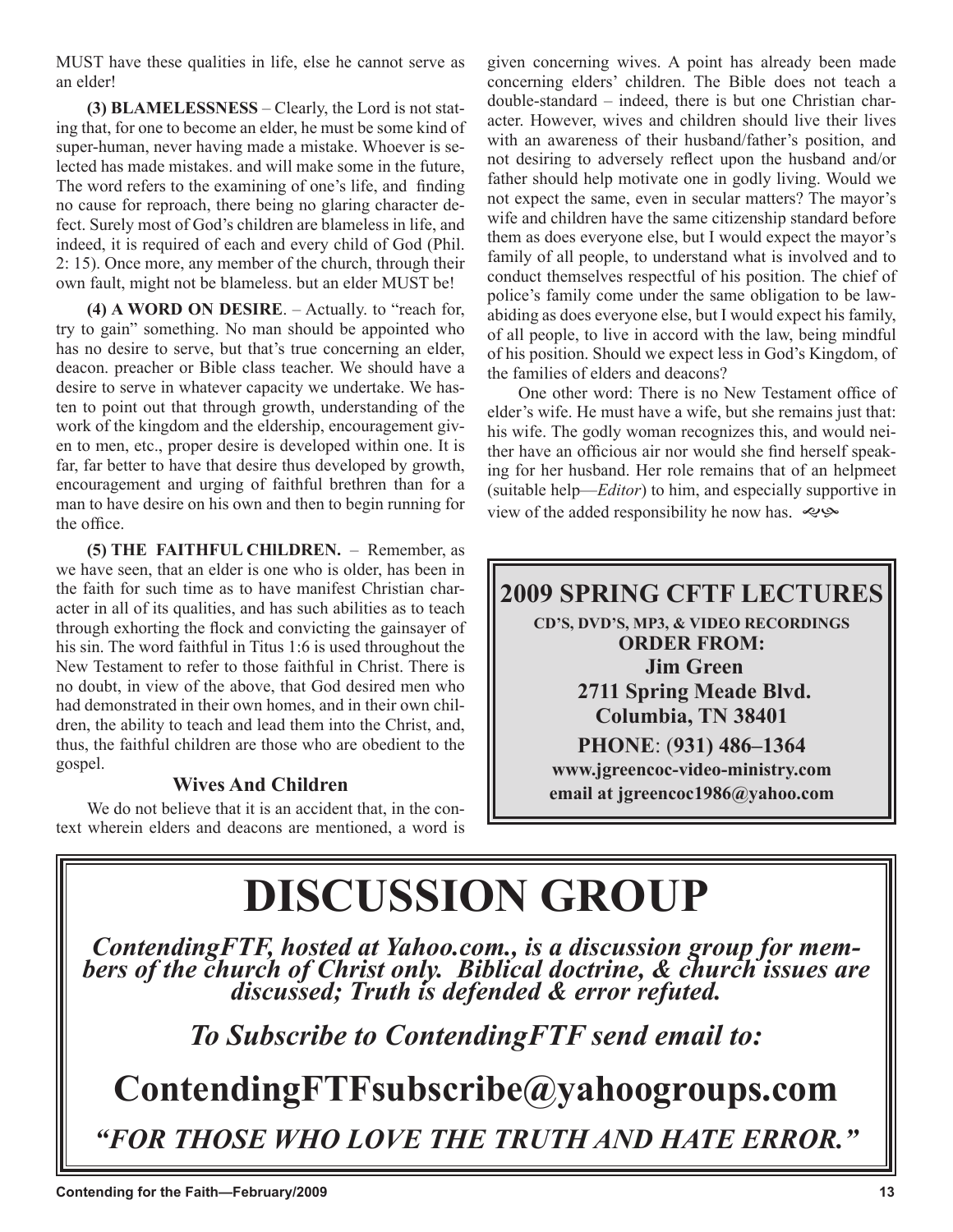# **"WE JUST WANT TO LOVE EVERYONE"**

#### **Gary W. Summers**

*"We don't want to get involved in any kind of controversy or strife; we just want to love everyone."* This is the kind of thinking some brethren use as an explanation for their refusal to be involved in any controversy. But Jesus was in the midst of controversy constantly. And no one taught more accurately or demonstrated love more powerfully than Jesus.

**"A new commandment I give to you, that you love one another; as I have loved you, that you also love one another. By this will all men know that you are My disciples, if you have love one for another"** (John 13:34-35).

He gave the disciples this commandment after washing their feet, and it is a tremendous example of what Paul would later write: **"…through love serve one another"** (Gal. 5:13). God is love and had always shown love to His creation, but Jesus added a new dimension to the word when He commanded His followers to love each other *as He loved them*.

Jesus loved them in selecting them to follow after Him, in allowing them to assist with the great work of preaching the gospel, in giving them time to allow their faith to grow, and in being patient with them as they developed. Even after the Last Supper, Luke writes that **"there was also rivalry among them, as to which of them should be considered the greatest"** (Luke 22:24). Paul is probably considered the greatest apostle of all, and he was not even there!

Jesus also taught His disciples: **"Greater love has no one than this, than to lay down one's life for his friends"** (John 15:13). Jesus showed His love for them and us by enduring the crucifixion that man's sins could be forgiven. As Paul pointed out, **"God demonstrated His love toward us, in that while we were yet sinners, Christ died for us"** (Rom. 5:8).

#### **What Is Love?**

Love is being patient with others (1 Cor. 13:4), but it does not mean never doing or saying anything negative. **"See that no one renders evil for evil to anyone, but always pursue what is good both for yourselves and for all"** (1 Thess. 5:15). What might be best for someone else may be a rebuke or even punishment. Consider children, for example. **"He who spares his rod hates his son, but he who loves him disciplines him properly"** (Prov. 13:24).

Many child "experts" disagree with the Bible's teaching, saying,"Don't tell a child no"; "Don't ever spank a child"; etc. However, Solomon wrote: "**Do not withhold correction from a child, for if you beat him with a rod, he will not die. You shall beat him with a rod, and deliver his soul from hell"** (Prov. 23:13-14).

The Hebrews writer also taught: **"Furthermore, we have had human fathers who corrected us, and we paid them respect…"** (Heb. 12:9a). If we chastise children out of love, then why are not Christians rebuked and chastised out of love, also? Actually, we are, and we ought to realize: **"For whom the Lord loves He chastens, and scourges every son whom He receives"** (Heb. 12:6).

This fact should not surprise us, since the Scriptures are **"profitable for doctrine, for reproof, for correction, for instruction in righteousness"** (2 Tim. 3:16). Furthermore, in the Old Testament we see God sending prophet after prophet to condemn sin and to get the people to repent so He would not have to carry them away into captivity. *Love does not exclude rebuking, reproving, admonishment, or exhortation.* In fact, genuine love includes all of these.

#### **Brotherly Love**

Christians should not be surprised to learn that they *must* love as God does, which in part means rebuking brethren when the situations calls for it. Paul rebuked Peter face to face **"because he was to be blamed"** for his actions (Gal. 2:11). Peter did not hold a grudge against Paul for rebuking him because he knew Paul had his and the church's best interests at heart. Later he referred to him as **"our beloved brother Paul"** (2 Peter 3:15).

Although some may act out of improper motivations (Phil. 1:16-17), nevertheless, love demands making corrections where they need to be made. This may be done brother to brother (as Paul did with Peter), or it may be done from one person to an entire congregation, as Paul did with Corinth (1 Cor. 5). Rather than taking offense that someone had the audacity to criticize us, we ought to weigh the criticisms in light of the Scriptures. Harboring suspicion that someone does not have the right motivation is no excuse for not considering the substance of the complaint.

 Sometimes, love must be shown by withdrawing fellowship from a brother. If he does not see the severity of his sin, then it must be impressed upon him by those who love him. When someone is withdrawn from, those brethren who console him are doing a great disservice to this brother. They are, in essence, saying, "We sympathize with you. We really think you were treated poorly." Although they may not intend to do so, they are actually saying, "We hate you."

In our day, many congregations display an appalling view of love—especially to those in unscriptural marriages. They apparently are operating on the basis of a "don't ask, don't tell" policy. If a man today was in the situation of living with his father's wife and was withdrawn from, all he would have to do is travel another ten or fifteen minutes down the road to a congregation that would accept him. He would never have any motivation to repent—because of certain brethren who hold to an unbiblical view of love!

The same thing holds true for false teachers. Some just want to love people; so they refuse to become involved in anything controversial, such as: *"Is this brother teaching ideas that are contrary to what the New Testament teaches?"*

#### **False Teachers**

What did Paul say about false teachers?

**Now I urge you, brethren, note those who cause divisions and offenses contrary to the doctrine which you learned, and avoid them. For those who are such do not serve our Lord Jesus Christ, but their own belly, and by smooth words and flattering speech deceive the hearts of the simple** (Rom. 16:17-18).

Actually, Paul said plenty more (2 Cor. 11:13-15; Gal. 1:8-9; Phil. 3:18-19; 1 Tim. 1:18-20; 2 Tim. 2:16-18; 4:14; Titus 3:10), but this passage is sufficient to show that marking false teachers is not inconsistent with his teaching on love. He not only penned the words of 1 Thessalonians 5:15, but he also wrote the famous definitions of love in 1 Corinthians 13:4-7. The point is that one who loves God, loves Christ, respects the Word of God inspired of the Holy Spirit, and loves the church will mark those who are teaching false doctrine. It is not only what love demands, but it is also what God, through His apostles, commands.

Peter was no different from Paul in this regard. He commanded, **"Love the brotherhood"** (1 Peter 2:17), as well as these words: **"Finally, all of you be of one mind, having compassion for one another; love as brothers, be tenderhearted, be courteous"** (1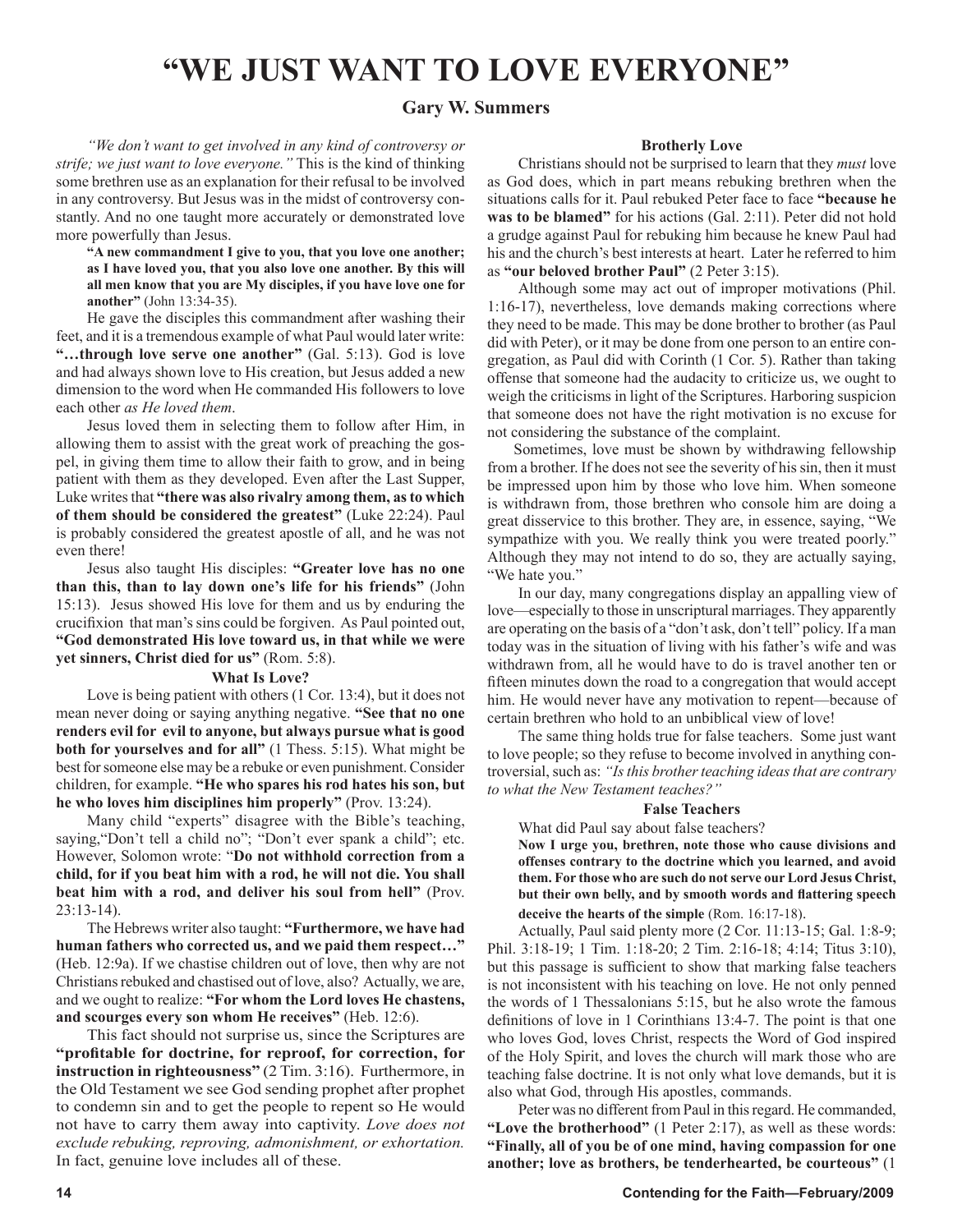Peter 3:8). He even admonished brethren to "love one another with a pure heart fervently" (1 Peter 1:22). Yet he was not some positivist who refused to pay attention to reality. He also communicated this warning:

**But there were also false prophets among the people, even as there will be false teachers among you, who will secretly bring in destructive heresies, even denying the Lord who bought them, and bring on themselves swift destruction. And many will follow their destructive ways, because of whom the way of truth will be blasphemed** (2 Peter 2:1-2).

 Ah, wouldn't it be lovely if we could just all get along and love one another! Yes, and we will—in heaven! But the devil still seeks to do all the damage he can on this earth. We, therefore, must realize that we are at risk—and the more blasé we are about such matters, the easier a target we will be. Peter taught both about love and false teachers.

What about John, "the apostle of love," as some call him? To be sure he does frequently bring to mind that we are to "love one another" (1 John 3:11, 23; 4:7, 11-12; 2 John 5). He also warned: **"Beloved, do not believe every spirit, but test the spirits, whether they are of God; because many false prophets have gone out into the world"** (1 John 4:1). He also says in his second epistle: **"For many deceivers have gone out into the world who do not confess Jesus Christ as coming in the flesh. This is a deceiver and an antichrist"** (v. 7). He also forbids fellowship with such men (vv. 9-11).

#### **Christ, the Controversialist**

Jesus Himself, who always showed perfect love in all things even to the point of loving His enemies (Matt. 5:45)—also sounded warnings against those who would lead people spiritually astray. **"Beware of false prophets, who come to you in sheep's clothing, but inwardly they are ravening wolves"** (Matt. 7:15). He told His disciples privately to **"beware of the doctrine of the Sadducees and the Pharisees"** (Matt. 16: 12). He further castigated the scribes and the Pharisees in Matthew 23. How can we reconcile all of the teachings on love with the warnings and denunciations?

The obvious answer is that loving someone does not mean overlooking faults and errors. The false teacher, for his own good, must be warned. He needs to know that he is taking Satan's part in his efforts to deceive the body of Christ with a teaching that contradicts what the Holy Spirit revealed in the Scriptures. If faithful brethren withdraw from him, it may cause him to rethink his position. But if he does not, love for Christ and His church still causes us to warn brethren so that they will not be persuaded into his error by his smooth words.

Since God is omniscient, did He not know that problems between brethren would occur? We are given a way to solve individual problems (Matt. 18:15-17). But what happens if someone has a reputation for being a false teacher? We are not to receive such a one or bid him Godspeed (2 John 9-11). What about congregations who do so? Is it not right to go to them and discuss it with them? Of course, if they refuse to discuss it, then our options are severely limited. We can continue to fellowship them, knowing they are in error or withhold our fellowship. It is not always easy to determine the best course of action, but offering fellowship to those in error does not seem wise.

Undoubtedly, the scribes, the Pharisees, and the Sadducees all had some good qualities. Likely, they all believed in Jehovah as the one true and living God. The Sadducees did not believe in angels or the resurrection; so the Pharisees may have had qualms about being very spiritually close with them. It would be difficult to estimate the percentage of things that Jesus and the Pharisees believed alike—80%, maybe 90%?

Jesus, however, called attention to this one little teensy difference: **"In vain they worship Me, teaching as doctrines the commandments of men"** (Matt. 15:9). People could be in 100% of agreement on what Moses taught in the Law, but if they hold manmade traditions as equally authoritative with the law, then they have destroyed, for all intents and purposes, the validity of the law. In effect, they have set it aside. Jesus was not above pointing this error out in public, which made Him a controversial figure. One did not just openly disagree with "the experts" and not raise eyebrows.

Our Lord was continually rubbing people the wrong way. He did not do so for the fun of it—rather, it was for the truth of it. Luke, for example, records that on the Sabbath day Jesus entered the synagogue and was given the scroll of Isaiah. He read to the Jews a passage concerning Himself and then affirmed it was now fulfilled (Luke 4:15-21). Such a declaration had to be electrifying. At first they were impressed (v. 22), but when He extolled the virtues of a few Gentiles, they angrily turned against Him. Filled with wrath, they "rose up and thrust Him out of the city; and they led him to the brow of the hill" with a view toward throwing Him off of it, but He passed through the midst of them and escaped (vv. 28-30).

Making a whip and driving the moneychangers out of the temple did not especially endear Him to the rulers of the people (John 2:14-16). It is safe to say that Jesus was never nominated for the "Most Irenic Spirit of the Century" award. He healed on the Sabbath, which violated the traditions of the times and caused the Jews to want to kill Him (John 5:18).

His claims of Deity garnered Him a great deal of hostility, also. Among other things, He said that the Father had committed all judgment to the Son (John 5:22). He claimed: **"I am the light of the world"** (John 8:12). He added: **"I am the way, the truth, and the life. No one comes to the Father except through Me"** (John 14:6) and **"…if you do not believe that I am He, you will die in your sins"** (John 8:24). Furthermore, He said that everyone would be judged by His words (John 12:48) and that those who continued in His Word would know the truth (John 8:31-32). Could anyone make statements more controversial than these?

#### **Controversy**

Was there ever a time when the apostle Paul was not involved in some kind of ruckus? The Judaizing teachers were always opposing him in places that he went to preach, and he was always trying to straighten out various doctrinal matters when he wrote his epistles. Paul would never make the statement that he would not be involved in controversy because he just wanted to love everyone.

There is such a thing as standing for truth and opposing error. When Christians are doing the Lord's will, they will be attacked by Satan in one form or another. The only way to be at peace upon this earth is not by loving—but by not caring about others. Those in denominations will love it if we say nothing about their errors. Those in the world will appreciate it if we refuse to attack sin. Those in the church who are false teachers will take advantage of our silence if we do not challenge their false doctrines.

Being vigilant and investigating charges can be tedious and time consuming, but we have an obligation to be right in the sight of God. Many congregations have taken the liberal approach of "just loving everyone." Many of them have split anyway when some in error did not like the errors of others and vied for leadership. Some are so peaceful they are dead and do not know it. Both are useless in saving the souls of the members (1 Tim. 4:16) and therefore useless to the Lord as well.

> **—5410 Lake Howell Rd. Winter Park, FL 32792-1097**